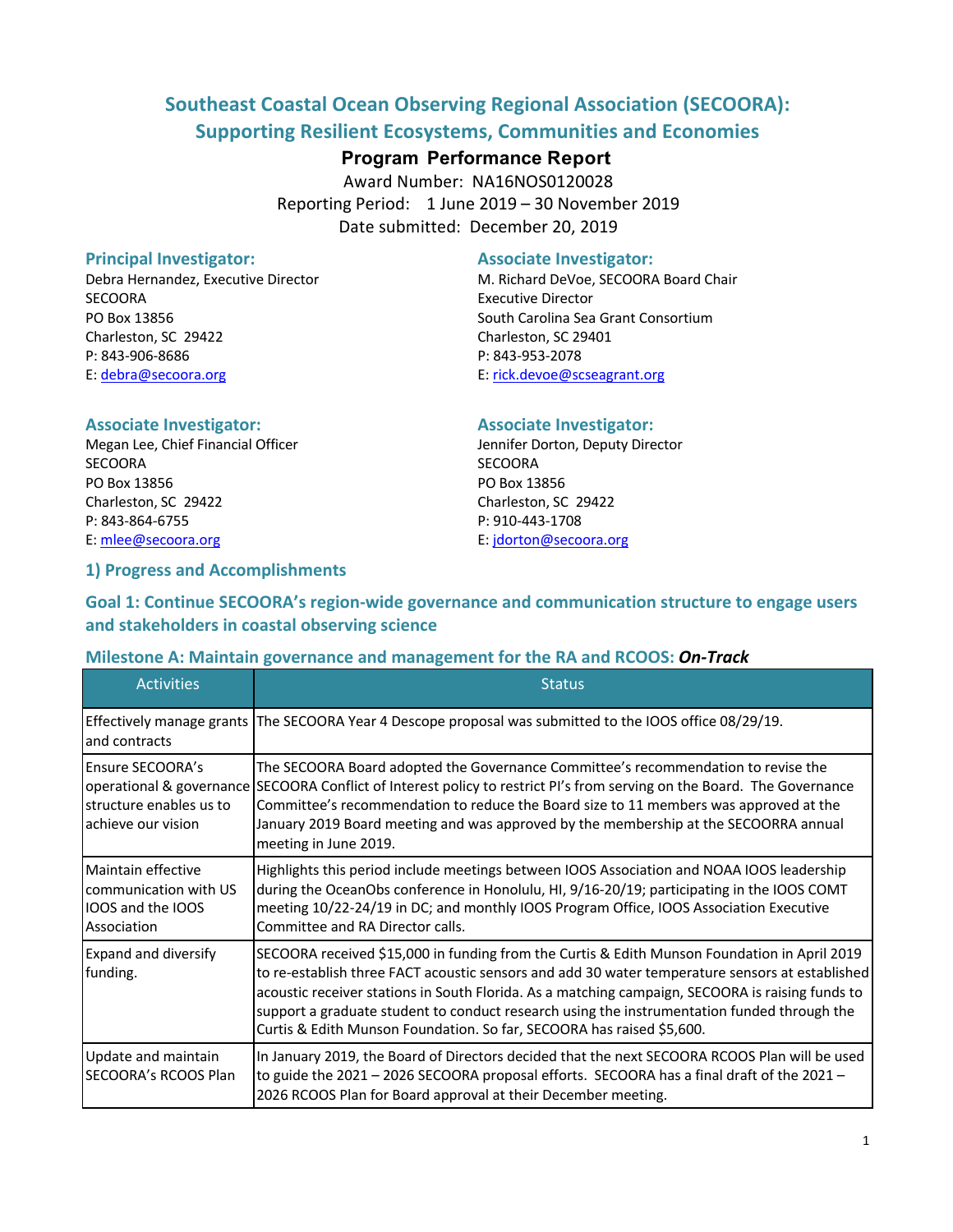# **Milestone B: Engage users and other stakeholders to prioritize investments:** *On-Track*

| <b>Activities</b>                                                      | <b>Status</b>                                                                                                                                                                                                                                                                                                                                                                                                                                                                                                                                                                                                                                                     |
|------------------------------------------------------------------------|-------------------------------------------------------------------------------------------------------------------------------------------------------------------------------------------------------------------------------------------------------------------------------------------------------------------------------------------------------------------------------------------------------------------------------------------------------------------------------------------------------------------------------------------------------------------------------------------------------------------------------------------------------------------|
| Improve web-based<br>information system and<br>web presence            | SECOORA continues to track website usage with Google Analytics. There was a 45% increase in<br>website sessions on secoora.org (from 28,350 to 41,377) this period. SECOORA is now tracking<br>data portal sessions (portal.secoora.org). Data portal sessions have increased 7% in the reporting<br>period (from 5,148 to 5,527).                                                                                                                                                                                                                                                                                                                                |
| Identify and promote<br>opportunities for non-<br>members to engage in | SECOORA's webinar series - Coastal Ocean Observing in Your Community - hosted one webinar<br>on 10/1/19 which featured OceanReports. There were 69 participants. Webinar recordings can<br>be found here.                                                                                                                                                                                                                                                                                                                                                                                                                                                         |
| SECOORA activities and<br>initiatives                                  | Educators from the Georgia Institute of Technology created sea level rise curriculum for middle<br>school students. SECOORA hosted a four-part webinar series in which Georgia Tech educators<br>presented the sea level rise curriculum materials. There were 45 participants and 114 registered<br>from many different organizations (City of Naples FL, King High School, Hall Middle School, Palm<br>Beach County Office of Resilience, and more). SECOORA is hosting the curriculum on our<br>website. Access webinars here.                                                                                                                                 |
| Implement an effective<br>outreach strategy                            | SECOORA's outreach strategy is based on goals in the Strategic Plan and Fundraising Strategy.<br>Primary marketing and outreach mechanisms are e-newsletters, e-mails, social-media, and the<br>website. During this period subscription to the newsletter increased by 16% (from 884 to 1022);<br>Facebook "likes" have grown 4% (from 452 to 471); and, Twitter "followers" have grown 7%<br>(from 650 to 698). SECOORA shared approximately 98 Facebook posts and 151 Twitter "tweets",<br>referring a combined 1055 sessions to the SECOORA website (increasing 82% from 579 to 1055)<br>and 18 stories were published on the website (www.secoora.org/news). |
| Support citizen science<br>opportunities                               | SECOORA and the South Atlantic Fishery Management Council (SAFMC) are is still actively<br>looking for a funding mechanism to support the expansion of the Australian-developed RedMap<br>citizen science app that has been used to track climate-based fisheries species range shifts.<br>SAFMC personnel attended LenFest in October and the LenFest organizers have requested a<br>conference call in early December to discuss the RedMap tool for the use in the US. The initial<br>implementation would occur in the SECOORA region, if funded.                                                                                                             |
| Engage students in<br>problem solving using<br>ocean observing data    | In October, two USF undergraduate classes participated in field trips to the SECOORA/USF<br>COMPS Clam Bayou station. The students learned how data from the station is important to<br>environmental monitoring. The Clam Bayou station is a partnership between YSI Xylem,<br>SECOORA, and USF COMPS. Over 275 students have been taught through this partnership since<br>it began in 2014.                                                                                                                                                                                                                                                                    |
|                                                                        | SECOORA and GCOOS partnered to teach the community about navigation, ports, and ocean<br>observing at the St. Petersburg Science Festival to over 80 elementary school grade students.                                                                                                                                                                                                                                                                                                                                                                                                                                                                            |
|                                                                        | The Vembu Subramanian Ocean Scholar award went to Kelsey Johnson-Sapp, from UM RSMAS.<br>This funding will allow her to attend the International Coral Reef Symposium, one of the largest<br>coral reef conferences in the world (read story).                                                                                                                                                                                                                                                                                                                                                                                                                    |
|                                                                        | SECOORA, in partnership with Coastal Studies Institute and East Carolina University, submitted a<br>NOAA Hollings proposal. See page 11 of this report for details.                                                                                                                                                                                                                                                                                                                                                                                                                                                                                               |
| Coordination of SOCAN<br>activities (Wickes)                           | SOCAN continues to engage stakeholders within the region and nationally. Wickes presented at<br>the American Chemical Society meeting, Safeguarding Water Quality in a Climate of Change<br>symposium, hosted in San Diego, CA, August 27-29. The SOCAN website was updated to include<br>webpages with state specific content. The new page for Florida will be launched 12/2019. These<br>pages provide OA information, identify monitoring locations, and provide socioeconomic data.<br>Three newsletters were also published: May/June, September, and October. Science working<br>group calls were held in August and November.                             |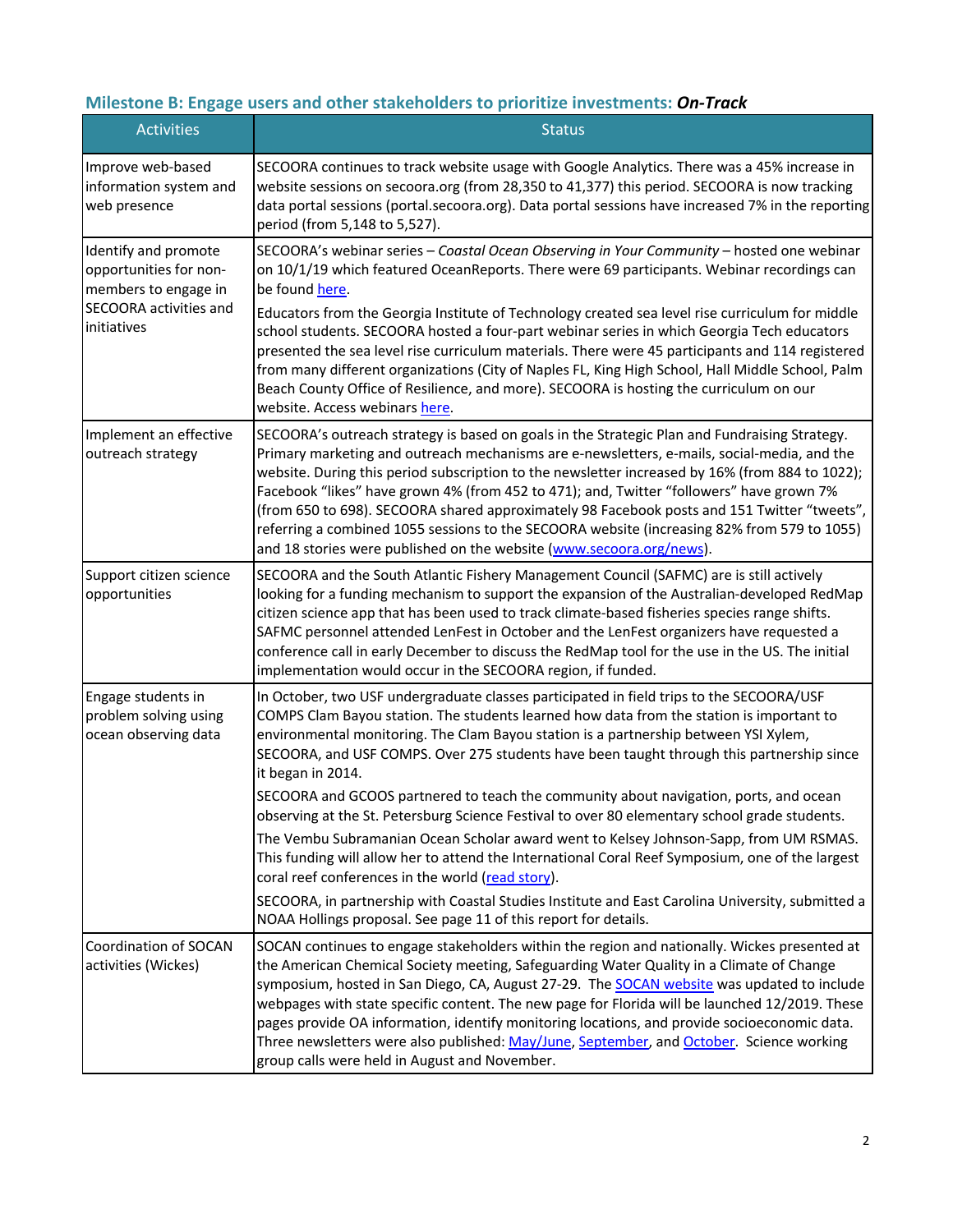## **Milestone C: Provide DMAC infrastructure to enable collaboration and decision-making (SECOORA and Axiom Data Science, LLC):** *On-track*

| <b>Activities</b>                                                                                        | <b>Status</b>                                                                                                                                                                                                                                                                                                                                                                                                                                                                                                                                                                                                                                                                                                                                                                                                                                                                                                                                                                                                                                                                                                                                                                                                                                                                                                                                                                                                                                                                                                                                                                                                                                                                                                                                                                                                                                                                                                                                                                                                                                                                                                                                                                                                                                                                                                                                                                                                                                                                                                                                                                                                |
|----------------------------------------------------------------------------------------------------------|--------------------------------------------------------------------------------------------------------------------------------------------------------------------------------------------------------------------------------------------------------------------------------------------------------------------------------------------------------------------------------------------------------------------------------------------------------------------------------------------------------------------------------------------------------------------------------------------------------------------------------------------------------------------------------------------------------------------------------------------------------------------------------------------------------------------------------------------------------------------------------------------------------------------------------------------------------------------------------------------------------------------------------------------------------------------------------------------------------------------------------------------------------------------------------------------------------------------------------------------------------------------------------------------------------------------------------------------------------------------------------------------------------------------------------------------------------------------------------------------------------------------------------------------------------------------------------------------------------------------------------------------------------------------------------------------------------------------------------------------------------------------------------------------------------------------------------------------------------------------------------------------------------------------------------------------------------------------------------------------------------------------------------------------------------------------------------------------------------------------------------------------------------------------------------------------------------------------------------------------------------------------------------------------------------------------------------------------------------------------------------------------------------------------------------------------------------------------------------------------------------------------------------------------------------------------------------------------------------------|
| IOOS DMAC standards<br>compliance and<br>implementation of Data<br>Management, Products,<br>and Services | Responsible contractor: Axiom Data Science, LLC. SECOORA follows the IOOS recommended<br>standards-based services and requirements to ingest, manage, and provide access to all our<br>funded data streams (in-situ, remotely sensed and numerical models). See portal.secoora.org.<br>Progress during this period is as follows:<br>Maintain IOOS compliant services and applications for integration with national products:<br>$\bullet$<br>o THREDDS - Updated from 4.6.10 to 4.6.14 - https://thredds.secoora.org<br>o ERDDAP 1.82 - https://erddap.secoora.org<br>o SECOORA ISO WAF - https://thredds.secoora.org/iso<br>o NCEI Archive - https://ncei.axiomdatascience.com/secoora/<br>Expanded SECOORA data portal holdings to include:<br>o USF Coastal Ocean Monitoring and Prediction System (COMPS) - 42026 - C22 - Loop<br>Current Pressure Point and 42026 - C22 Currents - Loop Current Pressure Point and<br>42022 - C12 Water Quality - WFS Central Buoy, 50m Isobath.<br>Migrated 104 current and sea water velocity sensors for USGS Coastal and Marine<br>$\circ$<br>Geology Program (USGS-CMGP) and resolved bad error values with data providers.<br>Maintained the SECOORA glider system for the management of SECOORA glider assets. The<br>SECOORA glider data was updated for visualization in the portal, as well as submitted to<br>the DAC. Progress was made by SECOORA, IOOS, and Rutgers towards resolving issues with<br>submitting the corrected delayed mode data with the DAC.<br>Maintained submission of 66 sensor feeds to NCEI for long-term preservation. Submitted 3<br>٠<br>new gliders missions to the IOOS Glider DAC (angus-20191101T0000, sam-20190909T0000,<br>and franklin-20190910T0000).<br>Supported the FACT Network:<br>$\bullet$<br>o Maintained the OTN FACT Node at SECOORA and making progress towards developing<br>a smooth pathway for all FACT data to get into ATN.<br>Maintained the <b>FACT OTN</b> layer to SECOORA portal which dynamically pulls from the<br>$\circ$<br>FACT node as they update it.<br>Developed a prototype extractor tool (Pepe: https://stage-pepe-web.srv.axds.co/) for<br>$\circ$<br>researchers to easily pair ocean environmental and bathymetric data with fish<br>detections.<br>Supported the WebCAT application by maintaining the WebCAT web application<br>$\bullet$<br>(http://secoora.org/webcat) and hosting the video data through SECOORA so it is<br>discoverable via the SECOORA Website and downloadable.<br>○ Added pop-up to alert for users to address issues with camera video stream display. |
| Maintenance of DMAC<br>infrastructure (hardware<br>and software)                                         | The Axiom data system is the backbone of the cyber infrastructure that is leveraged to acquire,<br>archive, and share SECOORA data and information products. The open-source interoperability<br>and data stewardship systems of the SECOORA infrastructure were maintained to provide full-<br>lifecycle data management services. During this period, Axiom completed the first phase of<br>integrating newer generation compute nodes for faster processing and new storage hardware<br>for next storage appliance generation. Implemented two new storage servers for all Axiom<br>applications and built the pipeline to provision a third storage server.                                                                                                                                                                                                                                                                                                                                                                                                                                                                                                                                                                                                                                                                                                                                                                                                                                                                                                                                                                                                                                                                                                                                                                                                                                                                                                                                                                                                                                                                                                                                                                                                                                                                                                                                                                                                                                                                                                                                              |
| Establishment and<br>release of new SECOORA<br>Portal                                                    | Version 2.11 of the SECOORA data portal was released, which realized full integration and<br>enhancements of the v2 sensor system and the calculation and display of QARTOD tests for<br>observation data. This version release included the following new features: improvements to<br>quality review flags and user interface based on feedback from QARTOD flag prototype<br>released in v2.1; updated depth and climatology charts; data views that enable v2 sensor<br>interface; integration of catalog search tag for QARTOD datasets; and, improved the map user<br>interface to highlight selected parameters and to default the time slider to 'off' to reduce                                                                                                                                                                                                                                                                                                                                                                                                                                                                                                                                                                                                                                                                                                                                                                                                                                                                                                                                                                                                                                                                                                                                                                                                                                                                                                                                                                                                                                                                                                                                                                                                                                                                                                                                                                                                                                                                                                                                     |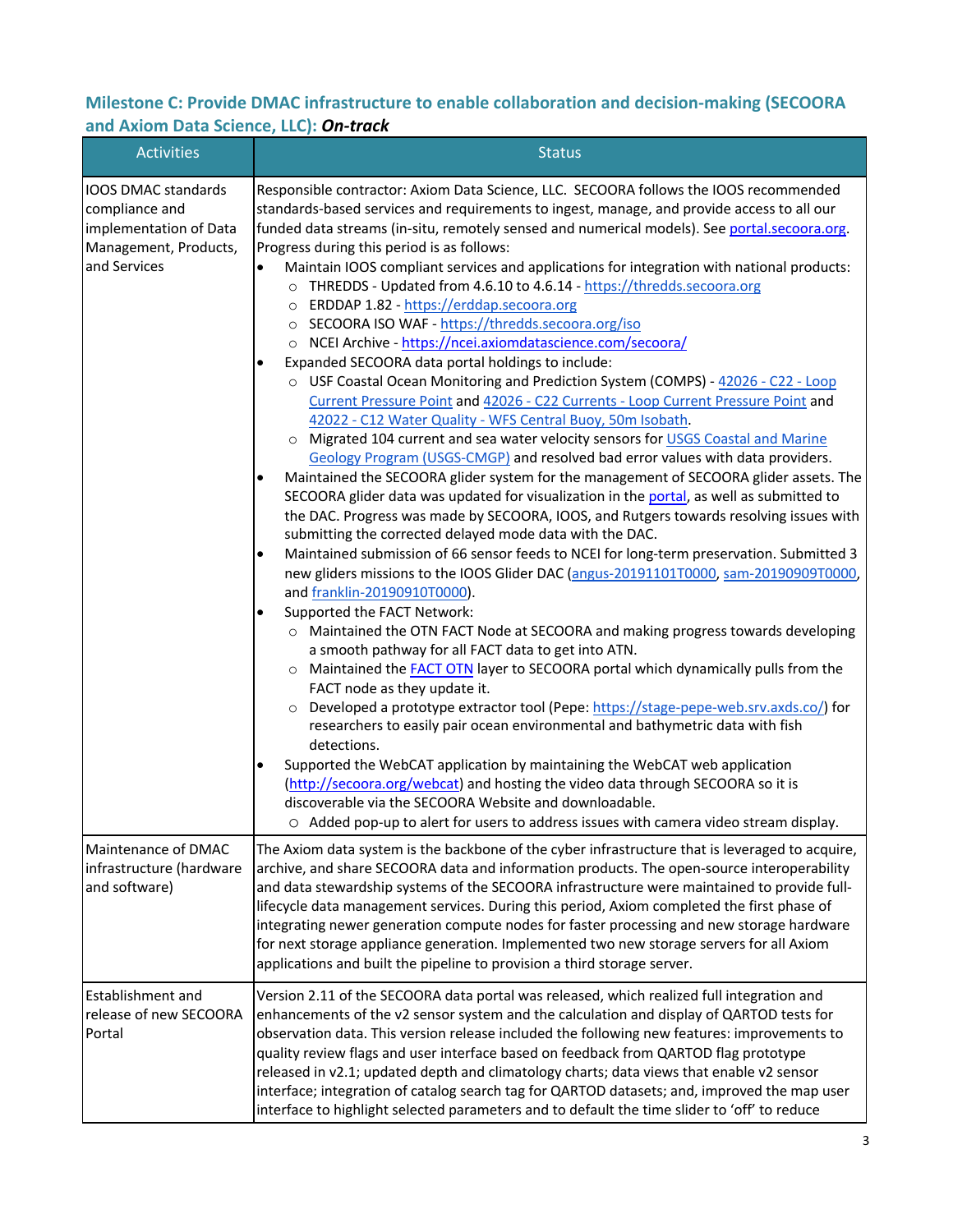| <b>Activities</b>                                                               | <b>Status</b>                                                                                                                                                                                                                                                                                   |
|---------------------------------------------------------------------------------|-------------------------------------------------------------------------------------------------------------------------------------------------------------------------------------------------------------------------------------------------------------------------------------------------|
|                                                                                 | confusion when exploring real-time data. Additionally, a unit manager was integrated into the<br>portal settings to allow for custom management by parameter:<br>https://sensors.ioos.us/#settings/units. Full release notes can be found here:<br>https://axiomdatascience.com/portal-updates/ |
| Address 10 requirements See Appendix A<br>per NOAA IOOS<br>Contribute Data Page |                                                                                                                                                                                                                                                                                                 |

## **Goal 2: Maintain existing core observation investments in the region**

## **Milestone A: Maintain High Frequency Radars (HFR) distributed throughout the region**

| Institution/Contractor                                                                                                                  | <b>Status</b>                                                                                                                                                                                                                                                                                                                                                                                                                                                                                                                                                                                                                                                                                                                                                                                                                                                                                                                                                                                                                                                                                                                                                                                                                                                                       |
|-----------------------------------------------------------------------------------------------------------------------------------------|-------------------------------------------------------------------------------------------------------------------------------------------------------------------------------------------------------------------------------------------------------------------------------------------------------------------------------------------------------------------------------------------------------------------------------------------------------------------------------------------------------------------------------------------------------------------------------------------------------------------------------------------------------------------------------------------------------------------------------------------------------------------------------------------------------------------------------------------------------------------------------------------------------------------------------------------------------------------------------------------------------------------------------------------------------------------------------------------------------------------------------------------------------------------------------------------------------------------------------------------------------------------------------------|
| University of South<br>Florida (USF) (Weisberg,<br>Merz)<br><b>All HFR sites On-Track</b>                                               | USF continues to operate and maintain 3 CODAR HFR sites (Naples, Venice and Redington<br>Shores) and 2 WERA HFR sites (Venice and Ft. DeSoto Park) which overlook the USF mooring<br>array. Data are sent to SECOORA, NOAA NDBC, and the IOOS HFR CORDC network for<br>integration, display, and dissemination. Plots of the data are also posted on the USF COMPS<br>Ocean Circulation Group website (http://ocgweb.marine.usf.edu). All radars performed well this<br>reporting period with the exception of the Venice CODAR (up-time 69%) which was down due to<br>a lightning strike which damaged the TX and RX antenna cable.<br>Work also continued on a NAS-funded Gulf of Mexico Loop Current research. SECOORA is a                                                                                                                                                                                                                                                                                                                                                                                                                                                                                                                                                      |
|                                                                                                                                         | partner on this award. USF received funding to deploy 3 new CODAR systems; one in the Dry<br>Tortugas and two in the Keys (Marathon and Key West).<br>An FCC HFR ULS license application for the new ITU bands 5.250 - 5.275 MHz (CODAR, NAS<br>funded HFR expansion) and 13.40 -13.50 MHz (WERA, license renewal due 3/1/2020) was<br>applied for over 6 months ago with the application status currently being returned without<br>action awaiting receipt of the FCC ID number for the HFR equipment. Much discussion<br>pertaining to the FCC ID number has occurred with appropriate FCC/WTB, NOAA Affiliate, and<br>SECOORA personnel. There are two possible options in order for USF to operate new CODAR and<br>existing HFRs: 1) The FCC ID Number issue will be resolved within 3 months through the IOOS<br>office allowing ULS licenses to be issued, or 2) An ELS (experimental license) exception will be<br>granted and USF will receive a 2-year ELS extension to 2022 while the FCC ID number issue is<br>worked out. At this point, USF has reached the 3-month minimum period allowed by the FCC to<br>apply for an ELS renewal/extension and USF has applied for a 2-year extension of our existing<br>ELS, out to the max 2022 date, allowed under FCC-17-33. |
|                                                                                                                                         | It is important to mention that these FCC license related changes will likely affect all HFR<br>operators to some degree depending upon when their existing experimental licenses expire.<br>Therefore, SECOORA must continue to work with the NOAA IOOS office in order to move<br>forward in finding a resolution to this issue.                                                                                                                                                                                                                                                                                                                                                                                                                                                                                                                                                                                                                                                                                                                                                                                                                                                                                                                                                  |
| University of Georgia<br>(UGA), Skidaway Institute<br>of Oceanography (SkIO)<br>(Savidge):<br><b>CAT On-Track</b><br><b>JEK Delayed</b> | St. Catherine's (CAT) HFR is functional. Jekyll (JEK) is still non-operational post-Irma. Equipment<br>needed for repairs was ordered using Hurricane Supplemental Repairs funds. Delivery is<br>anticipated in mid- to late December 2019, and planning is underway to reinstall as soon as is<br>feasible.                                                                                                                                                                                                                                                                                                                                                                                                                                                                                                                                                                                                                                                                                                                                                                                                                                                                                                                                                                        |
| University of Miami<br>(Shay)<br><b>STF On-Track</b><br><b>VIR Delayed</b><br><b>CDN Delayed</b>                                        | UM has only been able to repair 1 of 3 WERA which were severely damaged in 2017 due to<br>Hurricane Irma. Hurricane supplemental funding was provided in May 2019. SECOORA has<br>purchased some of the required replacement parts for UM and they will be delivered in<br>December 2019. UM has ordered two new WERA (VIR, CDN) which will be delivered in March                                                                                                                                                                                                                                                                                                                                                                                                                                                                                                                                                                                                                                                                                                                                                                                                                                                                                                                   |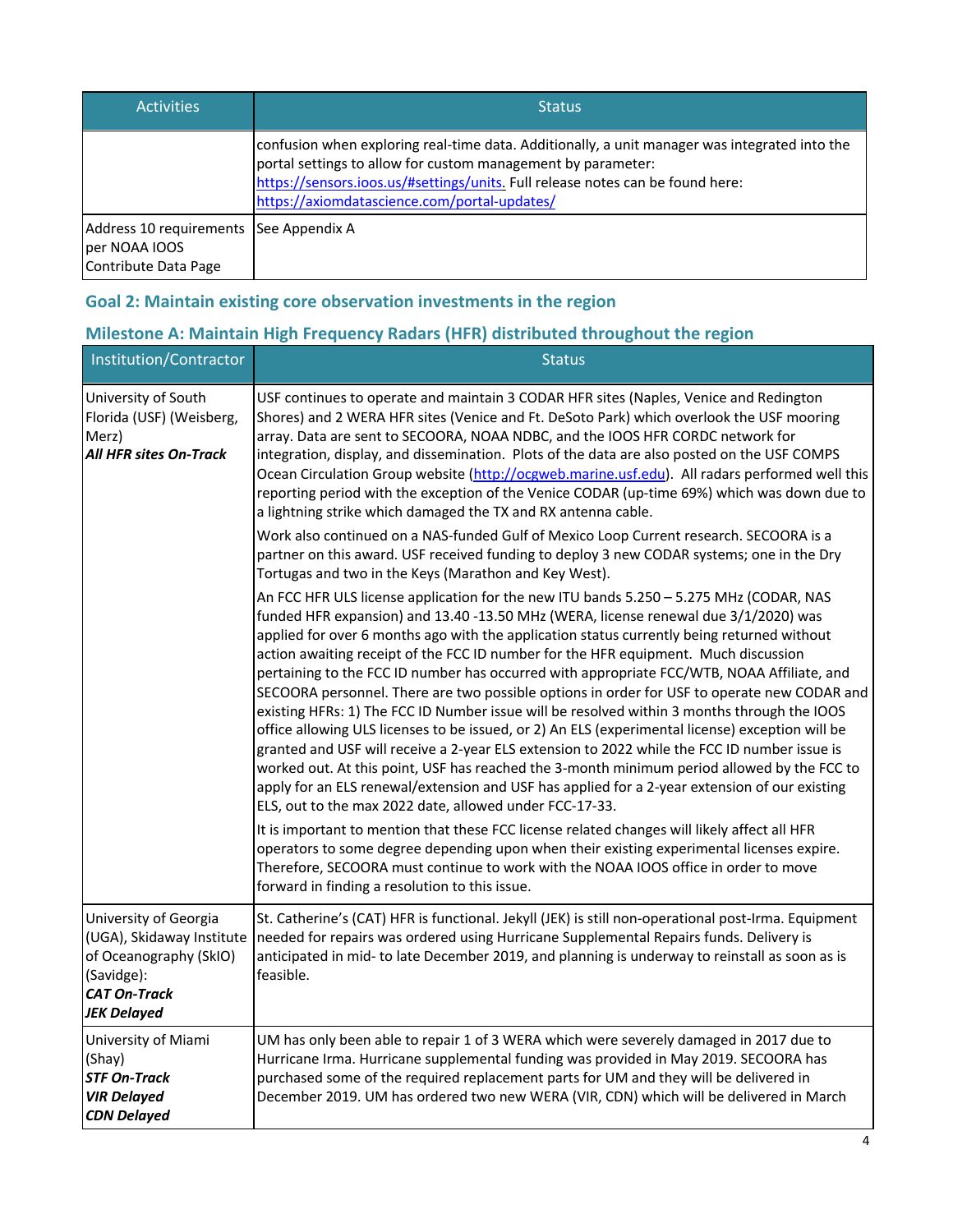| Institution/Contractor                                                                                                                                                                         | <b>Status</b>                                                                                                                                                                                                                                                                                                                                                                                                                                                                                                                                                                                                                                                                                                                                                                                                                                                                                                                                                                                                                                                                                                                                                                                                                                                                                                                                                                                                                                                                                                                                                                                                                                                                                                                                                                                                                                                                                                                                                                                                                                       |
|------------------------------------------------------------------------------------------------------------------------------------------------------------------------------------------------|-----------------------------------------------------------------------------------------------------------------------------------------------------------------------------------------------------------------------------------------------------------------------------------------------------------------------------------------------------------------------------------------------------------------------------------------------------------------------------------------------------------------------------------------------------------------------------------------------------------------------------------------------------------------------------------------------------------------------------------------------------------------------------------------------------------------------------------------------------------------------------------------------------------------------------------------------------------------------------------------------------------------------------------------------------------------------------------------------------------------------------------------------------------------------------------------------------------------------------------------------------------------------------------------------------------------------------------------------------------------------------------------------------------------------------------------------------------------------------------------------------------------------------------------------------------------------------------------------------------------------------------------------------------------------------------------------------------------------------------------------------------------------------------------------------------------------------------------------------------------------------------------------------------------------------------------------------------------------------------------------------------------------------------------------------|
| <b>NKL In Progress</b>                                                                                                                                                                         | 2020. Repairs for VIR and CDN will begin during the next reporting period.<br>The North Key Largo (NKL) HFR permitting is complete. The trailer has been moved to the<br>location. UM is waiting for the power company to hook up the trailer to the nearby power<br>supply. Once that is complete, the antenna will be deployed, and the station will be operational.                                                                                                                                                                                                                                                                                                                                                                                                                                                                                                                                                                                                                                                                                                                                                                                                                                                                                                                                                                                                                                                                                                                                                                                                                                                                                                                                                                                                                                                                                                                                                                                                                                                                              |
| University of NC - Chapel<br>Hill (UNC-CH) (Seim)<br><b>CORE On-Track</b><br><b>Coastal Studies Institute</b><br>(CSI) (Muglia)<br>HATY-On-Track<br><b>DUCK-On-Track</b><br><b>OCR-Delayed</b> | UNC-CH has turned over the management of CSI to East Carolina University; therefore, SECOORA<br>issued two sub-awards in year 4, one to UNC-CH and one to CSI, to continue operation of these<br>four HFR systems. UNC-CH provides operation and maintenance for CORE and overall data<br>management support for all four stations. CSI provides operation and maintenance for HATY,<br>DUCK, and OCR. DUCK and HATY systems performed well during the reporting period; however,<br>Hurricane Dorian caused a brief power outage at HATY that led to downtime because the<br>generator failed to start. Repairs to HATY, through Hurricane Supplemental Repairs funding, are<br>in progress.<br>The CORE site (up-time 58%) sustained some damage from Dorian. The area around the<br>antennas flooded (likely impacting connectors and lightning arrestors) the shed cooling fans<br>were damaged, and the computer failed completely. The phases on the receiver (Rx) loops were<br>already more variable than is typical, and this may be an indication of component<br>degradation/failure in the receive antenna. Initial attempts to get the site operating again in<br>early October 2019 were only moderately successful. Unfortunately, erosion at the site has now<br>led to the antenna bases readily flooding, and poor signal quality as a result.<br>Through Fill-the-Gaps funding, SECOORA purchased two NSF-funded WERA located on the NC<br>Outer Banks. The WERA located on Ocracoke stayed in place and CSI took over responsibility for<br>operation of OCR (Ocracoke) site, to expand coverage in Raleigh Bay. The site needed some<br>repairs; however, before work could begin, Hurricane Dorian impacted Ocracoke island<br>significantly. The extensive flooding (up to 6 feet deep at the airport) destroyed nearly all the<br>radar electronics in the shed at the airport; therefore, the system cannot be operated. UNC-CH<br>and CSI are exploring deployment of a CODAR system at the site as a temporary solution. |
| University of South<br>Carolina (Voulgaris)<br><b>All HFRs On-Track</b>                                                                                                                        | University of South Carolina is responsible for the continuous operation and maintenance the<br>WERA HFRs located at Georgetown, SC (GTN) and Fort Caswell, NC (CSW). The operation of the<br>two systems was continued with some minor down time during this reporting period. Rx<br>antenna re-positioning and cable replacement was conducted at CSW. A complete antenna<br>replacement at GTN occurred. GTN was affected by Hurricane Dorian's storm surge, but<br>functionality was not lost. Due to computer issues in October, GTN failed to transmit data for a<br>period time; however, the issue was resolved quickly. Finally, routine maintenance was<br>undertaken at both sites.<br>Through Fill-the-Gaps funding, SECOORA purchased two of the NSF-funded WERA located on the<br>NC Outer Banks. The system that had been located at Frisco, NC was uninstalled and will be<br>relocated to South Carolina with USC as the operator. USC personnel visited Waites Island, SC,<br>on 8/28/19 with Dr. Erin Hackett of Coastal Carolina University (CCU) to determine if this would<br>be a suitable HFR location. Waites Island is owned by CCU and the Nature Conservancy. The site<br>is suitable and CCU is willing to host the installation upon necessary approval from the Nature<br>Conservancy. SECOORA and CCU personnel are discussing permitting requirements and meeting<br>with Santee-Cooper Electric to discuss power access in early December.                                                                                                                                                                                                                                                                                                                                                                                                                                                                                                                                                                        |

# **Milestone B: Maintain in-situ stations along the Carolina and West Florida Shelf (WFS) coasts**

| Institution/Contractor   | <b>Status</b>                                                                                  |
|--------------------------|------------------------------------------------------------------------------------------------|
| USF (Weisberg) - Coastal | <b>Operations:</b> Three real-time, data transmitting surface moorings (C10, C12, C13) were    |
| Ocean Monitoring and     | Imaintained, along with two non-real-time subsurface moorings (C11 and C15). All data from C11 |
| <b>Prediction System</b> | and C15 continue to be uploaded to Research Workspace for data archival and sharing with       |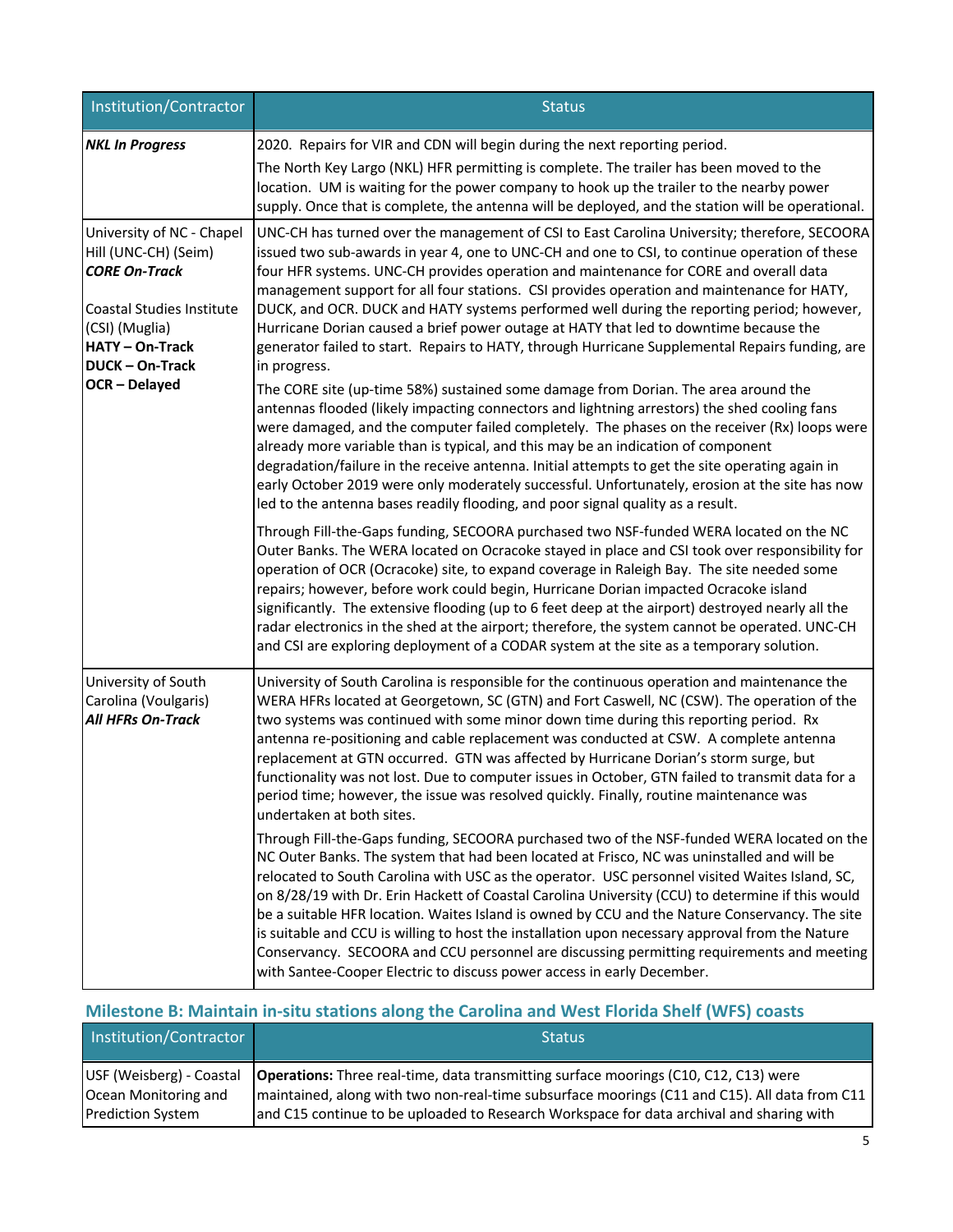| Institution/Contractor                                                                       | <b>Status</b>                                                                                                                                                                                                                                                                                                                                                                                                                                                                                                                                                                                                                                                                                                                                                                                                                                                                                                                                                                                                                                                                                                                                                                                               |     |     |     |                 |                 |  |
|----------------------------------------------------------------------------------------------|-------------------------------------------------------------------------------------------------------------------------------------------------------------------------------------------------------------------------------------------------------------------------------------------------------------------------------------------------------------------------------------------------------------------------------------------------------------------------------------------------------------------------------------------------------------------------------------------------------------------------------------------------------------------------------------------------------------------------------------------------------------------------------------------------------------------------------------------------------------------------------------------------------------------------------------------------------------------------------------------------------------------------------------------------------------------------------------------------------------------------------------------------------------------------------------------------------------|-----|-----|-----|-----------------|-----------------|--|
| (COMPS) moorings<br><b>All moorings On Track</b>                                             | SECOORA and NCEI. In collaboration with Dr. Kim Yates (USGS) the C12 mooring includes an<br>experimental ocean acidification package; however, USF and USGS are still trying to correct<br>failure points in the system.<br>Along with the SECOORA-funded buoys, USF continues to maintain two additional real time<br>stations. One is the RESTORE Act-funded real time station (C21) offshore of St Pete Beach, FL.<br>The second is a "pressure point mooring" (C22) located at the southwest corner of the WFS to<br>the northeast of the Dry Tortugas. This mooring was deployed on 6/27/19. Deployment and<br>operation of C22 is through the NASEM Gulf Research Program funding.<br>The following table indicates up-time percentages for USF real-time moored observations.                                                                                                                                                                                                                                                                                                                                                                                                                        |     |     |     |                 |                 |  |
|                                                                                              |                                                                                                                                                                                                                                                                                                                                                                                                                                                                                                                                                                                                                                                                                                                                                                                                                                                                                                                                                                                                                                                                                                                                                                                                             | C10 | C12 | C13 | C <sub>21</sub> | C <sub>22</sub> |  |
|                                                                                              | Wind                                                                                                                                                                                                                                                                                                                                                                                                                                                                                                                                                                                                                                                                                                                                                                                                                                                                                                                                                                                                                                                                                                                                                                                                        | 91% | 99% | 99% | 28%             | 97%             |  |
|                                                                                              | Air Pressure                                                                                                                                                                                                                                                                                                                                                                                                                                                                                                                                                                                                                                                                                                                                                                                                                                                                                                                                                                                                                                                                                                                                                                                                | 91% | 99% | 99% | 28%             | 97%             |  |
|                                                                                              | Water Temperature                                                                                                                                                                                                                                                                                                                                                                                                                                                                                                                                                                                                                                                                                                                                                                                                                                                                                                                                                                                                                                                                                                                                                                                           | 91% | 97% | 86% | $\ast$          | 97%             |  |
|                                                                                              | Salinity (Surface)                                                                                                                                                                                                                                                                                                                                                                                                                                                                                                                                                                                                                                                                                                                                                                                                                                                                                                                                                                                                                                                                                                                                                                                          | 91% | 97% | 86% | $\ast$          | 97%             |  |
|                                                                                              | Air Temperature                                                                                                                                                                                                                                                                                                                                                                                                                                                                                                                                                                                                                                                                                                                                                                                                                                                                                                                                                                                                                                                                                                                                                                                             | 61% | 99% | 99% | 28%             | 97%             |  |
|                                                                                              | <b>Relative Humidity</b>                                                                                                                                                                                                                                                                                                                                                                                                                                                                                                                                                                                                                                                                                                                                                                                                                                                                                                                                                                                                                                                                                                                                                                                    | 61% | 99% | 99% | 28%             | 97%             |  |
|                                                                                              | Longwave Radiation                                                                                                                                                                                                                                                                                                                                                                                                                                                                                                                                                                                                                                                                                                                                                                                                                                                                                                                                                                                                                                                                                                                                                                                          | 91% | N/A | N/A | N/A             | N/A             |  |
|                                                                                              | Shortwave Radiation                                                                                                                                                                                                                                                                                                                                                                                                                                                                                                                                                                                                                                                                                                                                                                                                                                                                                                                                                                                                                                                                                                                                                                                         | 91% | N/A | N/A | N/A             | N/A             |  |
|                                                                                              | <b>ADCP</b>                                                                                                                                                                                                                                                                                                                                                                                                                                                                                                                                                                                                                                                                                                                                                                                                                                                                                                                                                                                                                                                                                                                                                                                                 | 85% | 89% | 96% | 29%             | 96%             |  |
|                                                                                              | Waves                                                                                                                                                                                                                                                                                                                                                                                                                                                                                                                                                                                                                                                                                                                                                                                                                                                                                                                                                                                                                                                                                                                                                                                                       | N/A | N/A | N/A | 29%             | N/A             |  |
|                                                                                              | Discussion of low stats:<br>C10 - The AT/RH sensor failed during this time period. There were delays due to weather and<br>scheduling a small boat to take personnel to the site to replace the sensor.<br>C21 – There is an ongoing problem with bird droppings covering the solar panels. USF relies on<br>passing rain events to keep the solar panels clean. When rain events are scarce, the battery is<br>unable to charge, and technicians must visit the site to clean the panels and replace the battery.<br>Because RESTORE funding for this station has run out, USF can only service the station at the<br>same time other COMPS stations are serviced. The asterisk (*) for water temperature and<br>salinity denotes that this sensor has not been deployed.<br>Data Management: USF has implemented QARTOD recommended QC test for all near real time<br>data. This was accomplished as part of the complete re-design of the COMPS web pages. We<br>continue to provide the moored observations through SECOORA data management channels as<br>well as making these available to NDBC. The moored observations continue to be incorporated<br>into USF modeling and the ecological studies. |     |     |     |                 |                 |  |
| USF (Luther) - Coastal<br>tidal & meteorological<br>stations<br><b>All stations On-Track</b> | Operations: Sites collecting water level and surface meteorological parameters are Big Carlos<br>Pass, Clam Bayou, Fred Howard Park, Aripeka, and Shell Point. A full suite of water quality<br>sensors are operated on the Clam Bayou site in partnership with YSI/Xylem.<br>• All sites have been visited within the past year and routine/preventative maintenance<br>performed. Preventive maintenance includes cleaning solar panels and protective wells for<br>Aquatrak water level sensors, checking and replacing batteries, checking bearings on Wind<br>Monitor anemometers, and checking all components for signs of damage, corrosion or<br>biofouling etc. and remedy as possible. For the Clam Bayou site, routine maintenance<br>includes removal, cleaning, calibration, and replacement of the multi-parameter water<br>quality sonde in collaboration with YSI/Xylem at 4 to 6 week intervals. Other episodic                                                                                                                                                                                                                                                                            |     |     |     |                 |                 |  |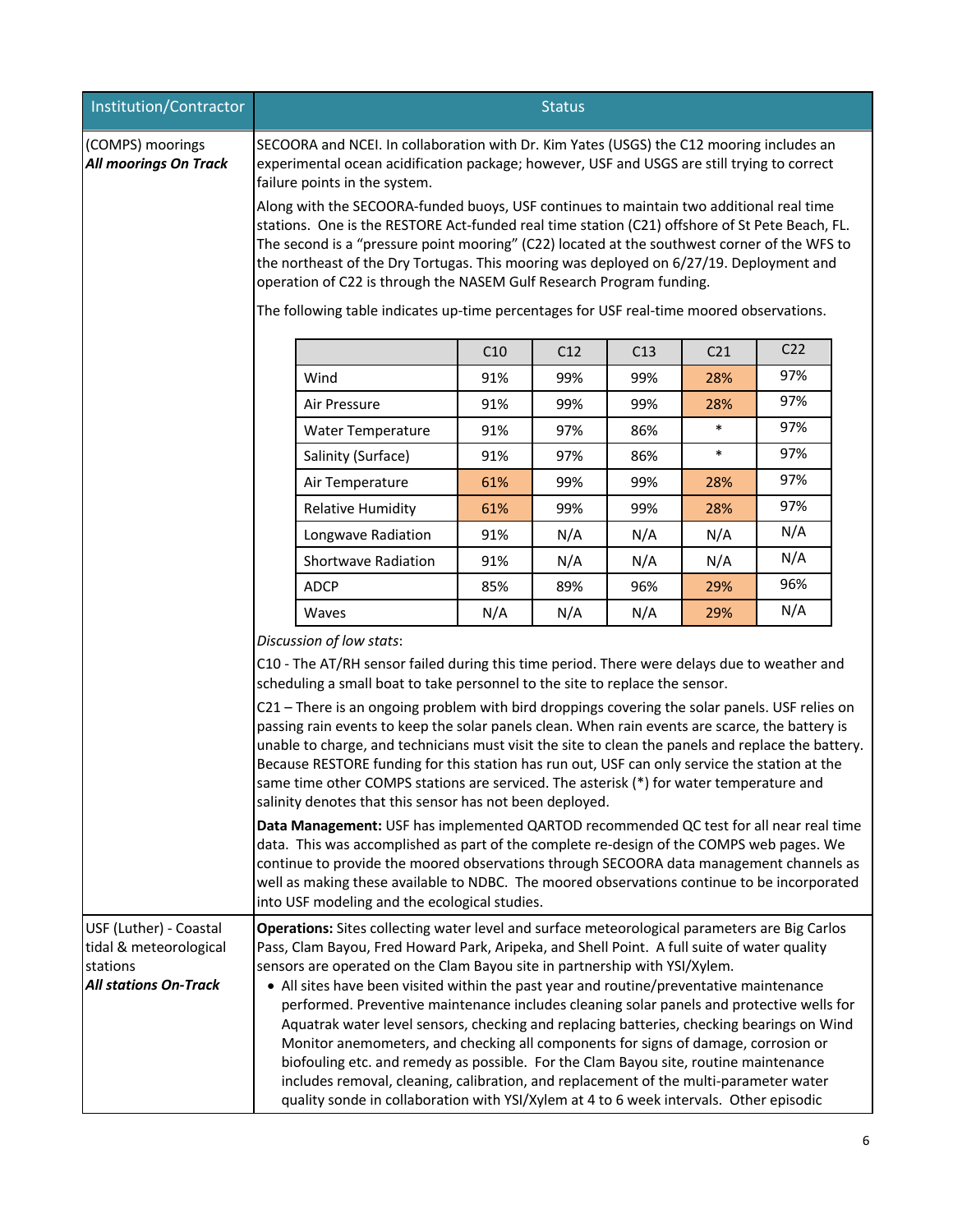| Institution/Contractor                           | <b>Status</b>                                                                                                                                                                                                                                                                                                                                                                                                                                                                                                                                                                                                                                                                                                                                     |             |             |            |                  |                  |             |  |
|--------------------------------------------------|---------------------------------------------------------------------------------------------------------------------------------------------------------------------------------------------------------------------------------------------------------------------------------------------------------------------------------------------------------------------------------------------------------------------------------------------------------------------------------------------------------------------------------------------------------------------------------------------------------------------------------------------------------------------------------------------------------------------------------------------------|-------------|-------------|------------|------------------|------------------|-------------|--|
|                                                  | maintenance includes repairing or replacing failed sensors, data collection platforms,<br>satellite transmitters/radios and other system components as needed and as possible with<br>on-hand spares and financial resources.<br>• Aripek: Water temperature monitoring capability was restored and maintenance performed<br>on 6/7/2019.<br>• Shell Point was refurbished on 11/13/2019. Preparations were made to add the radar water                                                                                                                                                                                                                                                                                                           |             |             |            |                  |                  |             |  |
|                                                  | level sensor capability to this site.                                                                                                                                                                                                                                                                                                                                                                                                                                                                                                                                                                                                                                                                                                             |             |             |            |                  |                  |             |  |
|                                                  |                                                                                                                                                                                                                                                                                                                                                                                                                                                                                                                                                                                                                                                                                                                                                   | <b>APK</b>  | <b>FHP</b>  |            | <b>SHP</b>       | <b>CLB</b>       |             |  |
|                                                  | Water Level                                                                                                                                                                                                                                                                                                                                                                                                                                                                                                                                                                                                                                                                                                                                       | 97          | 95          |            | 99               | 94               |             |  |
|                                                  | Air Pressure                                                                                                                                                                                                                                                                                                                                                                                                                                                                                                                                                                                                                                                                                                                                      | 99          | 99          |            | 99               | 99               |             |  |
|                                                  | Air Temperature                                                                                                                                                                                                                                                                                                                                                                                                                                                                                                                                                                                                                                                                                                                                   | 99          | 99          |            | 99               | 99               |             |  |
|                                                  | Relative Humidity                                                                                                                                                                                                                                                                                                                                                                                                                                                                                                                                                                                                                                                                                                                                 | 99          | 99          |            | 99               | 99               |             |  |
|                                                  | Wind Speed                                                                                                                                                                                                                                                                                                                                                                                                                                                                                                                                                                                                                                                                                                                                        | 99          | 99          |            | 99               | 99               |             |  |
|                                                  | <b>Wind Direction</b>                                                                                                                                                                                                                                                                                                                                                                                                                                                                                                                                                                                                                                                                                                                             | 99          | 99          |            | 99               | 99               |             |  |
|                                                  | Precipitation                                                                                                                                                                                                                                                                                                                                                                                                                                                                                                                                                                                                                                                                                                                                     | 99          | 99          |            | 99               | 99               |             |  |
|                                                  | Water Temperature                                                                                                                                                                                                                                                                                                                                                                                                                                                                                                                                                                                                                                                                                                                                 | N/A         | N/A         |            | N/A              | 78*              |             |  |
|                                                  | <b>Water Quality</b>                                                                                                                                                                                                                                                                                                                                                                                                                                                                                                                                                                                                                                                                                                                              | N/A         | N/A         |            | N/A              | 78*              |             |  |
|                                                  | Discussion of Low Statistics: Clam Bayou water quality and temperature sensors removed for                                                                                                                                                                                                                                                                                                                                                                                                                                                                                                                                                                                                                                                        |             |             |            |                  |                  |             |  |
|                                                  | recalibration during the month of May.                                                                                                                                                                                                                                                                                                                                                                                                                                                                                                                                                                                                                                                                                                            |             |             |            |                  |                  |             |  |
|                                                  | Data Management: See USF (Weisberg).                                                                                                                                                                                                                                                                                                                                                                                                                                                                                                                                                                                                                                                                                                              |             |             |            |                  |                  |             |  |
|                                                  | Partner Activities: USF is working with the Tampa Bay Estuary Program, the US Fish and Wildlife<br>Service, and the Tampa Port Authority to analyze Automatic Identification System vessel tracking<br>data (AIS; see https://www.navcen.uscg.gov/?pageName=AISworks) to estimate the impacts of<br>ship wakes on critical marine habitat in Tampa Bay. A report on this effort can be found here<br>The project team is mining the AIS data for other Maritime Domain Awareness applications, such<br>as identification of optimal vessel transit windows and automated anomaly detection, in<br>collaboration with the port authority, the Tampa Bay Pilots, and other regional maritime<br>interests. See http://cmps.marine.usf.edu/research/ |             |             |            |                  |                  |             |  |
| University of North<br>Carolina - Wilmington     | Operations: UNCW operates 9 moorings in NC and SC coastal waters. Buoy statistics for the<br>reporting period are below. Note that ILM2, LEJ3, and SUN2 have co-located WaveRider buoys                                                                                                                                                                                                                                                                                                                                                                                                                                                                                                                                                           |             |             |            |                  |                  |             |  |
| (UNCW) (Leonard) -                               | (i.e. 2 moorings on station) that provide spectral wave data and water temperature.                                                                                                                                                                                                                                                                                                                                                                                                                                                                                                                                                                                                                                                               |             |             |            |                  |                  |             |  |
| Coastal Ocean Research<br>and Monitoring Program |                                                                                                                                                                                                                                                                                                                                                                                                                                                                                                                                                                                                                                                                                                                                                   | ILM2        | ILM3        | LEJ3       | SUN <sub>2</sub> | CAP <sub>2</sub> | FRP2        |  |
| (CORMP) mooring                                  | Air Temperature                                                                                                                                                                                                                                                                                                                                                                                                                                                                                                                                                                                                                                                                                                                                   | 100%        | 100%        | 100%       | 100%             | 100%             | 100%        |  |
| network                                          | Air Pressure                                                                                                                                                                                                                                                                                                                                                                                                                                                                                                                                                                                                                                                                                                                                      | 100%        | 95%         | 100%       | 100%             | 100%             | 100%        |  |
| <b>All stations On-Track</b>                     | Wind Speed, Gust, Direction                                                                                                                                                                                                                                                                                                                                                                                                                                                                                                                                                                                                                                                                                                                       | 100%<br>99% | 100%<br>72% | 100%       | 100%             | 100%             | 100%<br>86% |  |
|                                                  | Salinity<br>Surface Water Temperature                                                                                                                                                                                                                                                                                                                                                                                                                                                                                                                                                                                                                                                                                                             | 99%         | 72%         | 86%<br>86% | 100%<br>100%     | 100%<br>100%     | 86%         |  |
|                                                  | Waves                                                                                                                                                                                                                                                                                                                                                                                                                                                                                                                                                                                                                                                                                                                                             | 100%        | N/A         | 100%       | 92%              | N/A              | N/A         |  |
|                                                  | Currents                                                                                                                                                                                                                                                                                                                                                                                                                                                                                                                                                                                                                                                                                                                                          | N/A         | N/A         | N/A        | 0%               | N/A              | N/A         |  |
|                                                  | Discussion of Low Buoy Statistics:                                                                                                                                                                                                                                                                                                                                                                                                                                                                                                                                                                                                                                                                                                                |             |             |            |                  |                  |             |  |
|                                                  | ILM3, LEJ3, and FRP2 - The passage of Hurricane Dorian as well as a very strong late fall                                                                                                                                                                                                                                                                                                                                                                                                                                                                                                                                                                                                                                                         |             |             |            |                  |                  |             |  |
|                                                  | Nor'easter subjected these buoys to damaging wave conditions. The inductive loop used to                                                                                                                                                                                                                                                                                                                                                                                                                                                                                                                                                                                                                                                          |             |             |            |                  |                  |             |  |
|                                                  | communicate with the CTDs on these buoys became compromised and was replaced as soon as<br>was feasible.                                                                                                                                                                                                                                                                                                                                                                                                                                                                                                                                                                                                                                          |             |             |            |                  |                  |             |  |
|                                                  | SUN2WAVE: Due to ongoing difficulties and delays associated with the repair of the Teledyne<br>NEMO ADCPs, CORMP technicians secured a "loaner" Datawell Waverider buoy from CDIP and                                                                                                                                                                                                                                                                                                                                                                                                                                                                                                                                                             |             |             |            |                  |                  |             |  |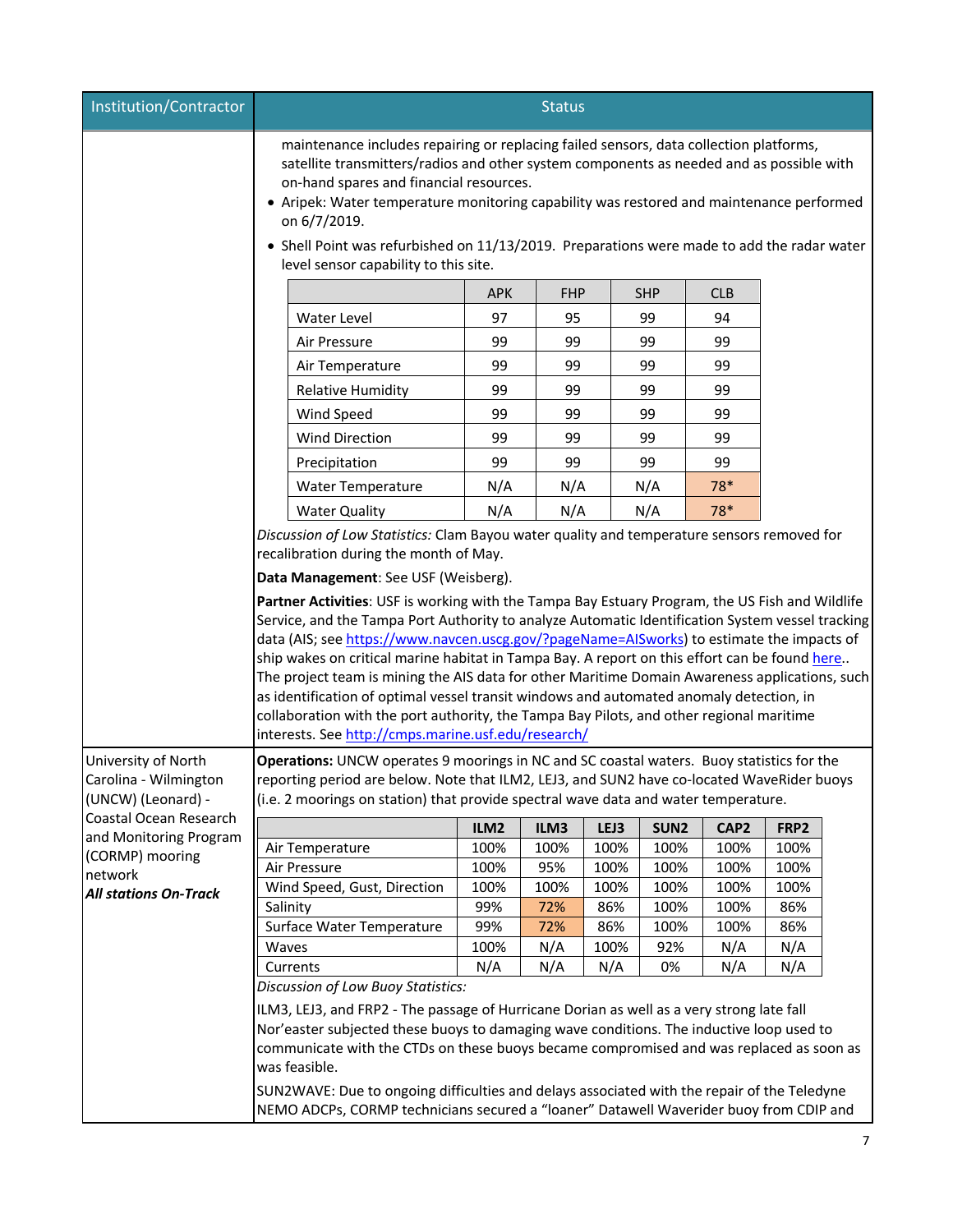| Institution/Contractor | <b>Status</b>                                                                                                                                                                                                                                                                                                                                                                                                                                                                                                                                                                                                                                                                                                                                                                                                                                                                                                                                    |
|------------------------|--------------------------------------------------------------------------------------------------------------------------------------------------------------------------------------------------------------------------------------------------------------------------------------------------------------------------------------------------------------------------------------------------------------------------------------------------------------------------------------------------------------------------------------------------------------------------------------------------------------------------------------------------------------------------------------------------------------------------------------------------------------------------------------------------------------------------------------------------------------------------------------------------------------------------------------------------|
|                        | deployed it at the SUN2WAVE site on 6/13/19 so that wave data continues to be provided to<br>SECOORA, NDBC, and made available on the CORMP website. On 10/23/19, CORMP deployed a<br>new Nexsens CB-650 buoy equipped with an SVS-603 wave sensor near the Waverider in order<br>to evaluate the data quality of the Nexsens system. The data from the Nexsens buoy is being<br>evaluated to assess performance and once assessments are complete, and data quality deemed<br>good, CORMP will return the CDIP Datawell buoy and transition wave data services entirely to<br>the Nexsens buoy at SUN2WAVE. Both buoys are reporting standard NDBC wave parameters<br>twice an hour. All telemetry and datalogging features on the Nexsens buoy are maintained by<br>CORMP technicians and data are subjected to applicable QARTOD tests.                                                                                                       |
|                        | Data Management:<br>• Cloud Computing: CORMP continues to rely on its cloud-based data collection platform<br>during extreme events, such as Hurricane Dorian. Although use of Amazon requires a<br>nominal fee, this approach allows the CORMP data management team to circumvent issues<br>associated with UNCW ITS security requirements, network maintenance, and local power<br>failures. Migration to the cloud also ensures continued access to CORMP data should UNCW<br>be impacted by a natural disaster or campus power issue. Although primary data acquisition<br>takes place on computers in the CORMP lab, CORMP also maintains an Amazon Cloud<br>Workspace and when necessary, the "cloud-PC" can be quickly and seamlessly activated to<br>ensure uninterrupted data collection. This "failsafe" approach was successfully used in early<br>May when campus experienced a partial internet failure leaving the lab PC offline. |
|                        | "On-The-Fly" Extreme Event reporting changes: At the request of the NWS, CORMP<br>increased the reporting frequency for all MET buoys during Hurricane Dorian from once per<br>hour to four times per hour. The frequency increase was a temporary state intended to help<br>the NWS produce more accurate storm surge and high wind alerts for residents of<br>southeastern North Carolina. Buoy reporting reverted back to the normal frequency after<br>the storm. Since CORMP pushes data direct to NDBC and data are available via the SECOORA<br>ERDDAP, Hurricane Dorian provided an opportunity for NDBC to test the ability of their<br>scripts to harvest data when a provider modifies its reporting frequency. Overall this was a<br>successful endeavor.                                                                                                                                                                            |
|                        | Partner activities: CORMP continues to work with FACT partners (SERC, Florida Wildlife<br>Commission and Georgia DNR) to maintain the VEMCO acoustic receivers on the three Onslow<br>Bay buoys and a non-real time bottom frame in Onslow Bay (OB27). VEMCOs are downloaded<br>and cleaned during scheduled mooring maintenance, and data are submitted to the FACT node.                                                                                                                                                                                                                                                                                                                                                                                                                                                                                                                                                                       |

## **Milestone C: Maintain the sensors on NOAA GRNMS buoy**

| Institution/Contractor                                                                                                                                                                 | <b>Status</b>                                                                                                                                                                                                                                                                                                                                                                                                                                                                                                                                                                                                                                                                                                                                                                                                                                                                                                                                                                                                                                  |
|----------------------------------------------------------------------------------------------------------------------------------------------------------------------------------------|------------------------------------------------------------------------------------------------------------------------------------------------------------------------------------------------------------------------------------------------------------------------------------------------------------------------------------------------------------------------------------------------------------------------------------------------------------------------------------------------------------------------------------------------------------------------------------------------------------------------------------------------------------------------------------------------------------------------------------------------------------------------------------------------------------------------------------------------------------------------------------------------------------------------------------------------------------------------------------------------------------------------------------------------|
| UGA (Noakes) – Support<br>to NOAA's Ocean<br><b>Acidification Program</b><br>NDBC Gray's Reef<br><b>National Marine</b><br>Sanctuary (GRNMS) NDBC<br>ID #41008 buoy<br><b>On-Track</b> | <b>Operations:</b> The primary MAPCO2 system has been operating at 100% during this reporting<br>period. On 8/17/19, the Seabird CTD mounted on the buoy bridle stopped reporting and on<br>10/30/19, the SAMI-pH sensor stopped reporting. On 11/25/19, personnel visited the buoy to<br>access the sensors and found that the communication cables for both instruments had been cut.<br>The Seabird CTD sustained additional damage due to entanglement of something around the<br>buoy bridle. One of the bulkhead connectors on the Seabird housing had been pulled out leaving<br>wires exposed. In addition, the copper door on the fluorometer was missing. The SAMI-pH cable<br>had also been cut, so divers removed the instrument and returned it to UGA for inspection and<br>cleaning. The only damage incurred with the SAMI-pH was that the intake tube was missing. It<br>is hoped that the intake tube can be replaced at UGA and a fresh battery pack installed making<br>the instrument ready for deployment in early 2020. |
|                                                                                                                                                                                        | NOAA OAP also requested that UGA investigate design concepts to streamline instrument<br>deployment on the NDBC 3-meter buoys; specifically, to find ways to eliminate the need for                                                                                                                                                                                                                                                                                                                                                                                                                                                                                                                                                                                                                                                                                                                                                                                                                                                            |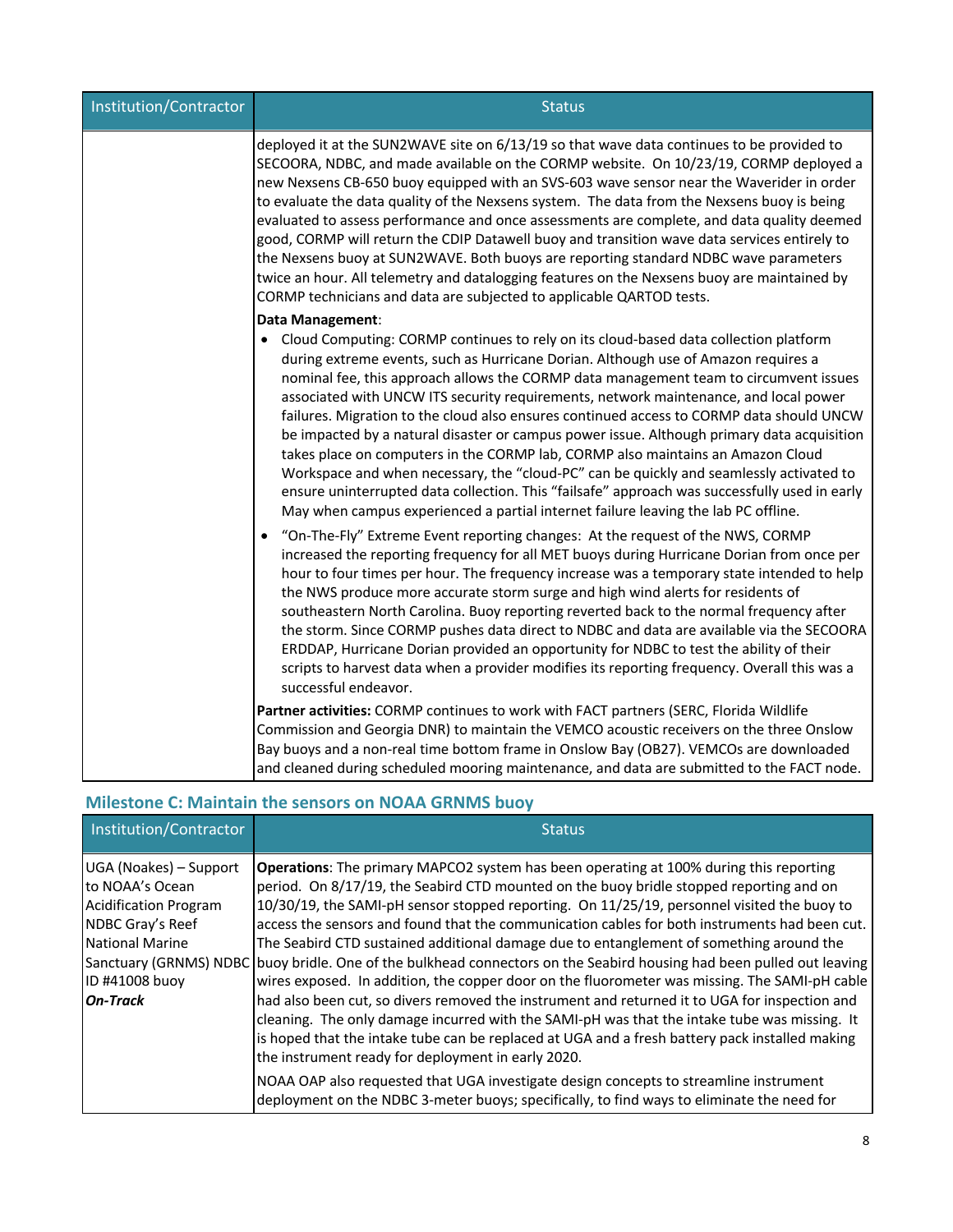| Institution/Contractor | <b>Status</b>                                                                                                                                                                                                                                                                                                                                                                                                                                                                                                                                                                                                                                                                                                                                                                                                                                            |
|------------------------|----------------------------------------------------------------------------------------------------------------------------------------------------------------------------------------------------------------------------------------------------------------------------------------------------------------------------------------------------------------------------------------------------------------------------------------------------------------------------------------------------------------------------------------------------------------------------------------------------------------------------------------------------------------------------------------------------------------------------------------------------------------------------------------------------------------------------------------------------------|
|                        | divers to manually install/remove instruments from under the buoy. A meeting was held on<br>9/12/19 with NDBC engineers at the Stennis Space Center. Through-hull mounting concepts<br>were developed at the UGA Instrument Shop for installing the Seabird and SAMI instruments<br>from the topside deck of the buoy, eliminating the need for divers to work under the buoy and<br>allow for buoy operations to occur in a slightly higher sea state than when divers are involved.<br>The design for the new sensor deployment will continue with the construction of a benchtop<br>model for testing. If all parties (UGA, NDBC and PMEL) are satisfied with functionality, the next<br>step is to have one of the MAPCO2 equipped buoys modified and tested by NDBC to ensure that<br>modifications do not interfere with overall buoy performance. |

## **Goal 3: Begin to address geographic gaps in observations**

 $\overline{\phantom{a}}$ 

## **Milestone A: Establish a regional glider observatory in the South Atlantic Bight (SAB)**

| Institution/Contractor                                                                                                                                                                                  | <b>Status</b>                                                                                                                                                                                                                                                                                                                                                                                                                                                                                                                                                                                                                                                                                                                                                                                                                                                                                                                                                                                                                                                                                                                                                                                                                                                                                                                                |
|---------------------------------------------------------------------------------------------------------------------------------------------------------------------------------------------------------|----------------------------------------------------------------------------------------------------------------------------------------------------------------------------------------------------------------------------------------------------------------------------------------------------------------------------------------------------------------------------------------------------------------------------------------------------------------------------------------------------------------------------------------------------------------------------------------------------------------------------------------------------------------------------------------------------------------------------------------------------------------------------------------------------------------------------------------------------------------------------------------------------------------------------------------------------------------------------------------------------------------------------------------------------------------------------------------------------------------------------------------------------------------------------------------------------------------------------------------------------------------------------------------------------------------------------------------------|
| UGA SkIO (Edwards)<br>North Carolina State<br>University (NCSU, He)<br>UNC-CH (Seim)<br>USF (Lembke)<br>Georgia Institute of<br>Technology (GIT, Zhang)<br><b>Glider operations On-</b><br><b>Track</b> | Operations: Three SECOORA glider observatory deployments were conducted: two deployments<br>on the Georgia shelf, May - June, and one deployment during hurricane season. The new<br>SECOORA G3 glider, Franklin, was deployed with SkIO's G3, Angus, for simultaneous 24-day<br>missions on the Georgia shelf. These shakedown missions tested the new G3 glider's<br>performance and collected acoustic data in fairly close proximity (2-25 km separation) under<br>stratified conditions. During the third mission, the G1 glider Pelagia suffered a digifin<br>malfunction a little less than 2 days after deployment and ejected its weight shortly thereafter.<br>Data from Pelagia continued to be reported to the NGDAC as she floated at the surface for 5<br>days awaiting recovery, thanks to a procedure developed during hurricane season the prior year.<br>Work in the lab has not revealed a mechanical cause for the error. The manufacturer suggests<br>influence of remoras. This theory will be tested on the glider's next deployment, with new<br>armoring of its fin to prevent remora attachment. For each deployment, NCSU provided CNAPS<br>model nowcast/forecast output to help guide glider deployments.<br>During this reporting period, several factors significantly affected the program's ability to meet |
|                                                                                                                                                                                                         | its objectives: repair delays and G3 board failures. A significant board design failure prevented<br>the emergency power circuit from being enabled in case the primary batteries ran out. SkIO<br>performed board repairs on both Angus and Franklin in June 2019 to correct this. In August<br>another board failure, identified by USF, was discovered after the Iridium satellite phone failed<br>on their new G3. The four G3s in the SECOORA glider observatory were sidelined until the cause<br>of the problem could be identified and repairs made. The USF gliders were repaired by the<br>manufacturer, and SkIO conducted these electronics repairs in house on the other gliders.                                                                                                                                                                                                                                                                                                                                                                                                                                                                                                                                                                                                                                               |
|                                                                                                                                                                                                         | Hurricane Gliders: Gliders were deployed off FL and GA for Hurricane Gliders missions beginning<br>in early September. The G1 glider, Sam (USF), and Franklin (SECOORA/SkIO) collected data for<br>35 and 33 days, respectively. Both reported data in real time for assimilation into ocean models<br>for the evaluation of the potential to propagate valuable information about the ocean heat<br>content and stratification into tropical forecasts.                                                                                                                                                                                                                                                                                                                                                                                                                                                                                                                                                                                                                                                                                                                                                                                                                                                                                     |
|                                                                                                                                                                                                         | Navy Gliders request: In addition to the SECOORA-funded activities, SkIO also conducted an<br>externally funded glider deployment at Gray's Reef National Marine Sanctuary (Navy-SURTASS<br>funding) to develop metrics for soundscape evaluation in marine protected areas.                                                                                                                                                                                                                                                                                                                                                                                                                                                                                                                                                                                                                                                                                                                                                                                                                                                                                                                                                                                                                                                                 |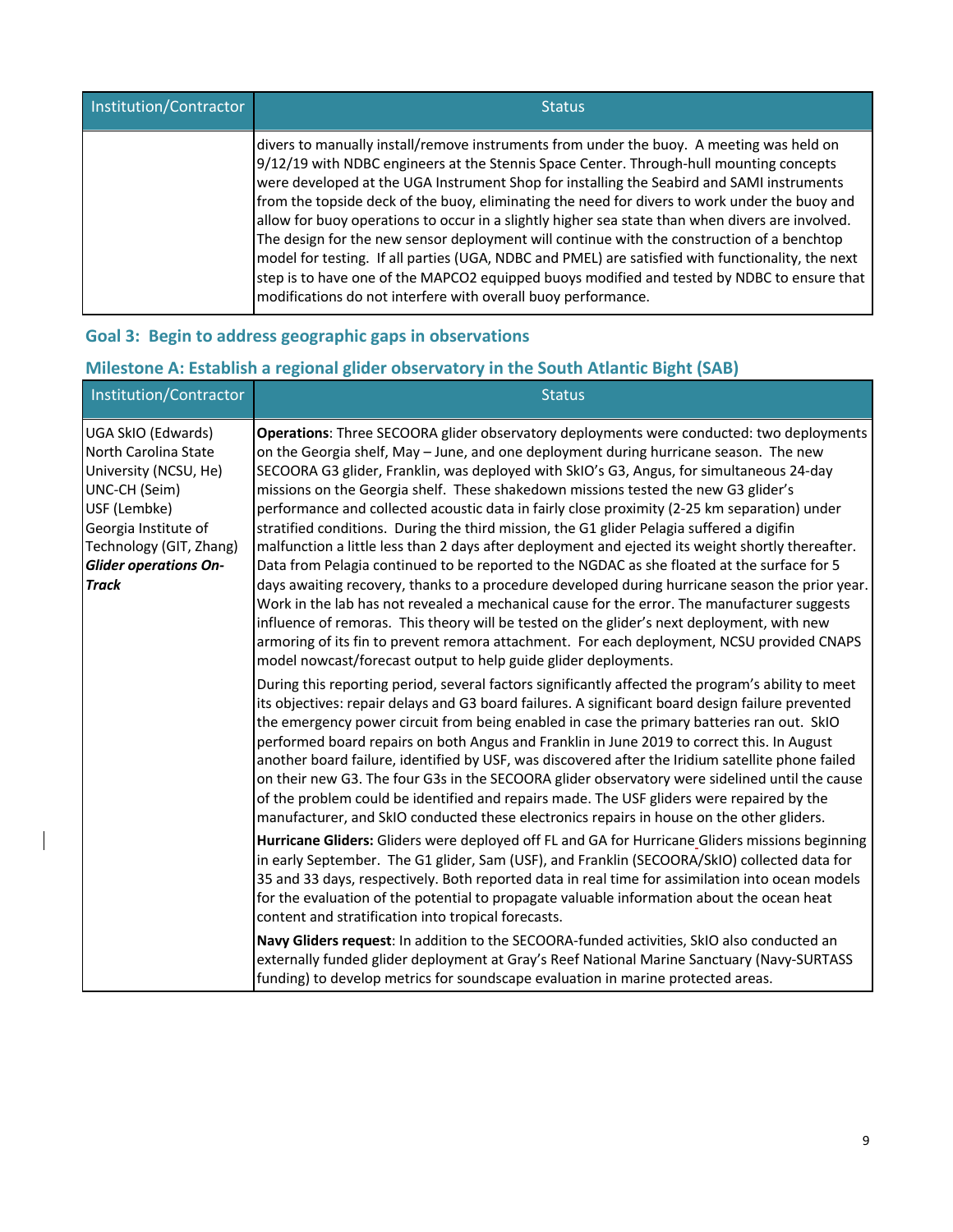## **Milestone B: Install a new coastal water quality and meteorological station in Charleston Harbor, SC:**

| Institution/Contractor                                                                                        | <b>Status</b>                                                                                                                                                                                                                                                                                                                                                                        |
|---------------------------------------------------------------------------------------------------------------|--------------------------------------------------------------------------------------------------------------------------------------------------------------------------------------------------------------------------------------------------------------------------------------------------------------------------------------------------------------------------------------|
| South Carolina<br>Department of Natural<br>Resources (Sanger)<br><b>Charleston Harbor -</b><br><b>Delayed</b> | The Charleston Harbor station remains non-operational. PI Sanger has decided to move the<br>instrumentation from the original site to an upstream location on SC DNR property. This site will<br>be more protected and the likelihood of being hit by a vessel is reduced. Environmental<br>Compliance paperwork for the deployment of the YSI on an existing structure is underway. |

## **Goal 4: Continue delivery of operational model forecasts and products to serve priority users**

## **Milestone A: Enhance and operate a Coupled Marine Environmental Assessment and Prediction System for the SE**

| Institution/Contractor                                             | <b>Status</b>                                                                                                                                                                                                                                                                                                                                                                                                                                                                                                                                                                                                                                                                                                                                                                                                                                                  |
|--------------------------------------------------------------------|----------------------------------------------------------------------------------------------------------------------------------------------------------------------------------------------------------------------------------------------------------------------------------------------------------------------------------------------------------------------------------------------------------------------------------------------------------------------------------------------------------------------------------------------------------------------------------------------------------------------------------------------------------------------------------------------------------------------------------------------------------------------------------------------------------------------------------------------------------------|
| NCSU (He) - Support and<br>enhance SABGOM model<br><b>On-Track</b> | The project team is on-track with modeling efforts. The team maintains the SABGOM and CNAPS<br>ocean prediction systems to run on a 24/7 basis, providing time- and space-continuous regional<br>marine environment predictions on a user-interactive web portal. NCSU continues making<br>progress in advanced data assimilation schemes and have successfully completed a set of data<br>assimilative hindcast experiments for 2017-2019. They are now in the process of implementing<br>and testing the data assimilation scheme in the nowcast/forecast system. The CNAPS model is<br>being used by the glider team to assist with glider path planning and guidance. Additionally,<br>modeled current data is being used by NC renewable energy projects to help design an<br>underwater power generator (CSI) and an underwater turbine (UNC-Charlotte). |

## **Milestone B: Operate the WFS FVCOM ocean model**

| Institution/Contractor            | <b>Status</b>                                                                                                                                                                                                                                                                                                                                                                                                                                                                                                                                                                                                                                                                                                                                                                                                                                                                                                                                                                                                                                                                                                                                                                                                                                                                           |
|-----------------------------------|-----------------------------------------------------------------------------------------------------------------------------------------------------------------------------------------------------------------------------------------------------------------------------------------------------------------------------------------------------------------------------------------------------------------------------------------------------------------------------------------------------------------------------------------------------------------------------------------------------------------------------------------------------------------------------------------------------------------------------------------------------------------------------------------------------------------------------------------------------------------------------------------------------------------------------------------------------------------------------------------------------------------------------------------------------------------------------------------------------------------------------------------------------------------------------------------------------------------------------------------------------------------------------------------|
| USF (Weisberg)<br><b>On-Track</b> | Real time data and model simulations are publicly available on the internet<br>(http://ocgweb.marine.usf.edu and the SECOORA web site), and are transmitted via THREDDS<br>server to NOAA GOODS. Output from the West Florida Shelf Coastal Ocean Model (WFCOM)<br>and high-resolution Tampa Bay Coastal Ocean Model (TBCOM) are also available via THREDDS<br>server (http://ocgtds.marine.usf.edu:8080/thredds/catalog.html).<br>USF works with Florida Fish and Wildlife Research Institute (FWRI) on HABs tracking and<br>modeling. FWRI provides observations of Karenia brevis red tide cell concentrations that are<br>input into WFCOM and TBCOM. USF provides short-term predictions consisting of a 1 day<br>hindcast and 3.5 days forecast of the red tide trajectories for both near surface and near bottom<br>water columns. Consideration of both surface and bottom is important as the flow field is three-<br>dimensional and cells leaving at the surface may be replaced by new cells arriving along the<br>bottom. Noting that spatial sampling is limited and that blooms may be patchy, USF further<br>produces a more general and user-friendly map on Wednesdays and Fridays to show where a<br>red tide bloom may occur along the coast over the next 3 days. |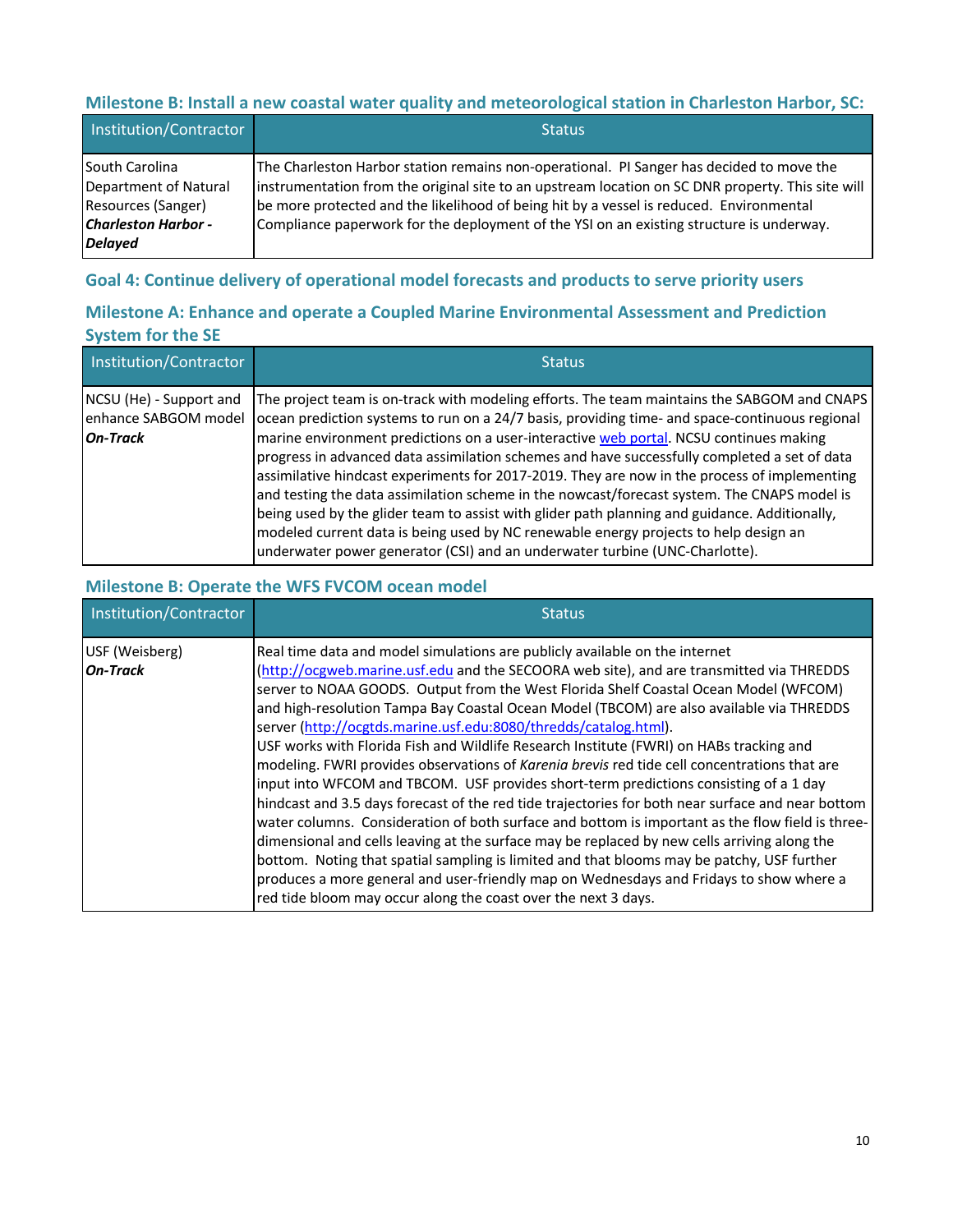## **Milestone C: Provide an early warning system for swimming beach and shellfish harvesting waters**

| Institution/Contractor   | <b>Status</b>                                                                                                                                                                                                                                                                                                                                                                                                                                                                                                                                                                                                                                                                                                                                                                                                                                                                                                                                                       |
|--------------------------|---------------------------------------------------------------------------------------------------------------------------------------------------------------------------------------------------------------------------------------------------------------------------------------------------------------------------------------------------------------------------------------------------------------------------------------------------------------------------------------------------------------------------------------------------------------------------------------------------------------------------------------------------------------------------------------------------------------------------------------------------------------------------------------------------------------------------------------------------------------------------------------------------------------------------------------------------------------------|
| USC (Porter)<br>On-Track | The project team continues to maintain the platform howsthebeach.org and provide public<br>access to daily estimates of swimming beach bacteria levels for Myrtle Beach, SC, Sarasota, FL,<br>Charleston, SC, and Kill Devil Hills, NC. The project team also developed<br>http://howsmyscriver.org for the Saluda River Monitoring Coalition. The Coalition was formed to<br>monitor fecal coliform at 11 sampling sites on the Saluda, Broad, and Congaree rivers. The<br>website provides access to monitoring data.                                                                                                                                                                                                                                                                                                                                                                                                                                             |
|                          | Two challenges continue to be encountered as the team tries to expand nowcasting efforts to<br>additional swimming beaches: 1) availability of data; and, 2) developing useful forecasts in areas<br>where water quality is consistent. Modeling conditions when there is little variability in the<br>variable of interest is challenging. In efforts to address both of these challenges, and in<br>collaboration with the EPA Monitoring Community of Practice, the team is now focusing on the<br>use of gradient boosting modeling techniques. Consistent with current R-based ensemble<br>modeling techniques, gradient boosting algorithms are an ensemble Machine Learning (ML)<br>decision tree approach to developing predictive outputs. The team is initiating an assessment of<br>current ensemble nowcasting models with gradient boosting approaches for current swimming<br>beaches where data are most sparse and water quality is least variable. |

## **Milestone D: Optimize and enhance the SECOORA Marine Weather Portal (MWP)**

| Institution/Contractor                                                  | <b>Status</b>                                                      |
|-------------------------------------------------------------------------|--------------------------------------------------------------------|
| SECOORA (Dorton)/<br>Second Creek Consulting<br>(Galvarino)<br>Complete | The MWP is hosted on the SECOORA website: http://mwp.secoora.org/. |

## **Milestone E: Python Data Analysis Tools for Oceanographic Services**

| Institution/Contractor  | <b>Status</b>                                                                                   |
|-------------------------|-------------------------------------------------------------------------------------------------|
| Independent Contractor, | Activities conducted fall into three areas of work. 1. Assist in development of IOOS.us         |
| Filipe Pires Alvarenga  | Documentation and Demonstration sub-pages; 2. Support current and continue developing           |
| Fernandes,              | software packages to IOOS; and, 3. Ensure software deployment via conda-forge packages and      |
| Oceanographer, Brazil   | updates. All work is reviewed by the IOOS program office. Full details, listing accomplishments |
| <b>On-Track</b>         | this period, are found in Appendix B.                                                           |

## **Milestone F: Special Projects**

| Institution/Contractor                                        | <b>Status</b>                                                                                                                                                                                                                                                                                                                                                                                                                                                                                           |
|---------------------------------------------------------------|---------------------------------------------------------------------------------------------------------------------------------------------------------------------------------------------------------------------------------------------------------------------------------------------------------------------------------------------------------------------------------------------------------------------------------------------------------------------------------------------------------|
| Unmanned Aircraft<br>System (UAS) workshop<br><b>On-Track</b> | SECOORA, in conjunction with NOAA SECART and CariCOOS, will host a UAS technology<br>workshop in Beaufort, NC, March 31 - April 2, 2020. Workshop registration was opened in<br>December. This workshop will address UAS use for estuary, coastal and ocean research, and<br>coastal management issues. Workshop focus areas: 1) UAS applications; 2) legal and regulatory<br>requirements for UAS operation; 3) data quality assurance and quality control; and, 4) data<br>processing and management. |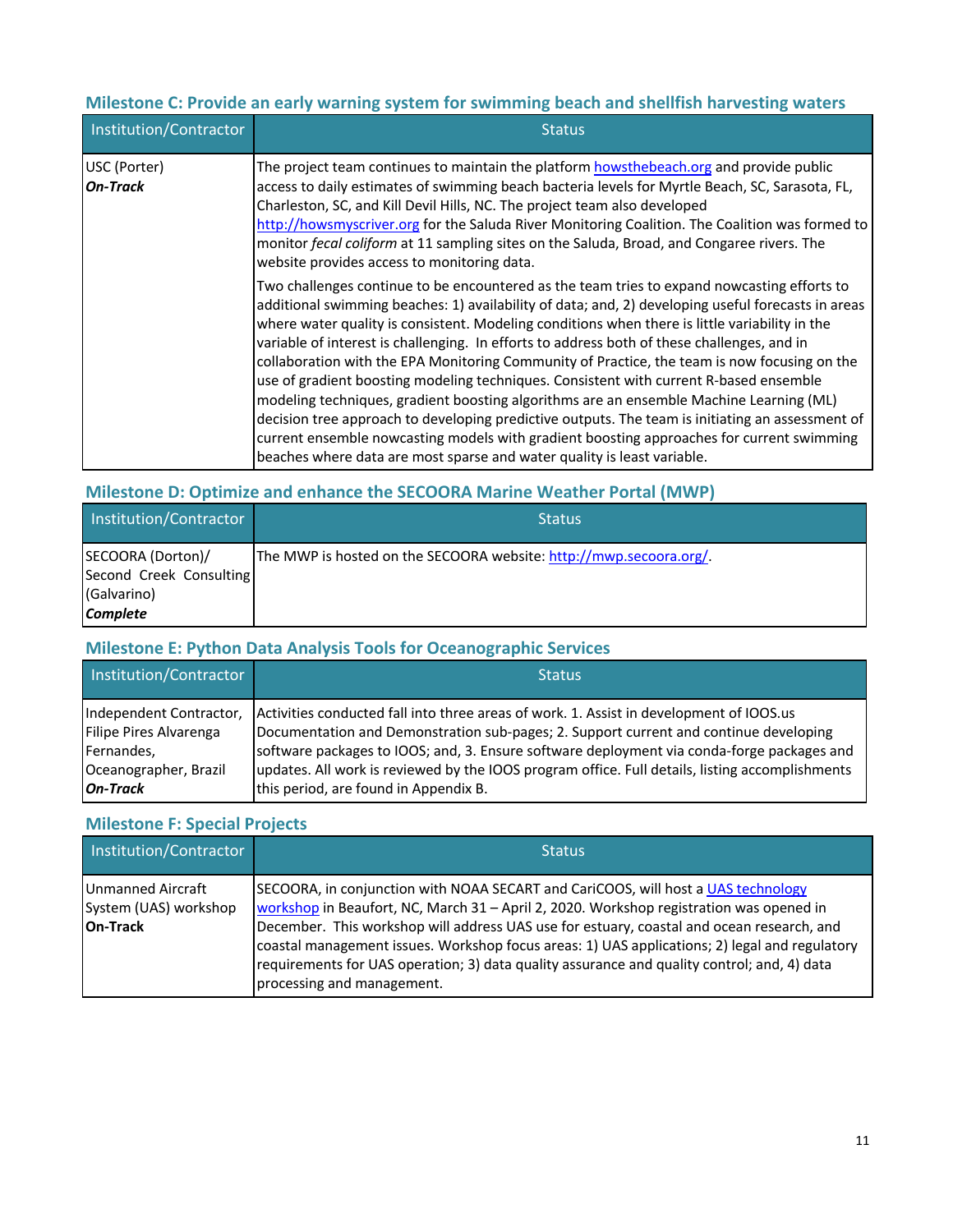| Institution/Contractor                                                     | <b>Status</b>                                                                                                                                                                                                                                                                                                                                                                                                                                                                                                                                                                                                                                                                                                                                                                                                                                                                                                                                                                                                                                                                                                                                                                                                                                                                                                                                                                                                                                                                                                                                                                                                                                   |
|----------------------------------------------------------------------------|-------------------------------------------------------------------------------------------------------------------------------------------------------------------------------------------------------------------------------------------------------------------------------------------------------------------------------------------------------------------------------------------------------------------------------------------------------------------------------------------------------------------------------------------------------------------------------------------------------------------------------------------------------------------------------------------------------------------------------------------------------------------------------------------------------------------------------------------------------------------------------------------------------------------------------------------------------------------------------------------------------------------------------------------------------------------------------------------------------------------------------------------------------------------------------------------------------------------------------------------------------------------------------------------------------------------------------------------------------------------------------------------------------------------------------------------------------------------------------------------------------------------------------------------------------------------------------------------------------------------------------------------------|
| On-track                                                                   | OTT Biology pilot projects SCDNR conducts the SEAMAP-SA fisheries independent surveys for the south Atlantic. SCDNR<br>has provided datasets to Axiom for the OTT Biology project. During this reporting period, Axiom<br>has completed the following:<br>Data processing and preview of a subset of fish abundance, specimens, and fish length<br>distribution data for two species in the SECOORA data portal map and in an example data<br>view for discovery of data patterns.<br>Ingested the hydrocast data on its own platform page in the SECOORA data catalog.<br>$\bullet$<br>Transformed data and metadata to Darwin Core format in the Research Workspace.<br>$\bullet$<br>Met with the SEAMAP researchers in November 2019 to map out a technical strategy for<br>$\bullet$<br>expanding the pilot database to the full Reef Fish dataset and applying elements of the<br>existing user reporting.                                                                                                                                                                                                                                                                                                                                                                                                                                                                                                                                                                                                                                                                                                                                 |
| OTN/ATN<br><b>On-Track</b>                                                 | SECOORA established contracts with Joy Young, Fisheries Data Solutions and Chris Kalinowsky,<br>Georgia Department of Natural Resources. Progress reports from Young and Kalinowsky have<br>been submitted to the IOOS ATN manager. These reports are included in Appendix C.                                                                                                                                                                                                                                                                                                                                                                                                                                                                                                                                                                                                                                                                                                                                                                                                                                                                                                                                                                                                                                                                                                                                                                                                                                                                                                                                                                   |
| Scholarship<br>On-track                                                    | SECOORA worked with members at the UNC Coastal Studies Institute (Mike Muglia and John<br>McCord) to submit a 2020 Hollings Scholar opportunity. After a phone interview between<br>Natalie Murphy and personnel from IOOS, SECOORA, and CSI, Ms. Murphy selected the CSI<br>opportunity. A site visit to CSI will be scheduled in Spring 2020.                                                                                                                                                                                                                                                                                                                                                                                                                                                                                                                                                                                                                                                                                                                                                                                                                                                                                                                                                                                                                                                                                                                                                                                                                                                                                                 |
| Regional Ocean Data<br><b>On-track</b>                                     | Negotiations are underway with The Nature Conservancy and another contractor, Megan Treml,<br>to implement a regional ocean data sharing plan focused on sand resources.<br>A variety of activities are underway to map and evaluate sand resources in the Southeast.<br>Regionally, the U.S. Army Corps of Engineers (USACE) has included a sand study as part of their<br>South Atlantic Coastal Study (SACS), the Bureau of Energy Management (BOEM) provided<br>funding to state agencies and universities to evaluate sand resources in state waters, and the<br>NOAA has led a seafloor mapping initiative that includes sand habitats. In addition, there are<br>local efforts to understand coastal bathymetry (GA), complete regional sediment management<br>plans (SC, USACE Charleston District). This project is designed to enhance collaboration across<br>these varied projects, with the goal of developing a region-wide sand resource mapping<br>framework. Objectives:<br>Foster collaboration amongst organizations mapping sand resources and seafloor habitat<br>$\bullet$<br>across the southeast, including BOEM, USACE, NOAA, state agencies and universities.<br>Connect technical leads with coastal managers and communities to identify information<br>needs and develop a framework for long-term sand management planning.<br>Define, evaluate, and potentially create spatial data and tools that support long-term sand<br>$\bullet$<br>management across the southeast.<br>Understand costs associated with filling data and mapping gaps in order to jointly<br>٠<br>communicate funding and capacity needs. |
| Southeast and Caribbean<br><b>Disaster Recovery</b><br>Partnership (SCDRP) | SCDRP hired a new coordinator, Barbara Bischoff. The SCDRP is transitioning from the previous<br>focus of regional state projects (NC, SC, GA, FL) to an organization that focuses on partnership<br>and stakeholder development in the southeast and Caribbean, with the goal of producing an<br>SCDRP strategic plan for growth. The SCDRP annual meeting will be held January 28-29, 2020, in<br>Jacksonville, FL. The Meeting Planning Committee developed meeting outreach materials,<br>organized the meeting venue and accommodations, and arranged speakers and panelists.                                                                                                                                                                                                                                                                                                                                                                                                                                                                                                                                                                                                                                                                                                                                                                                                                                                                                                                                                                                                                                                              |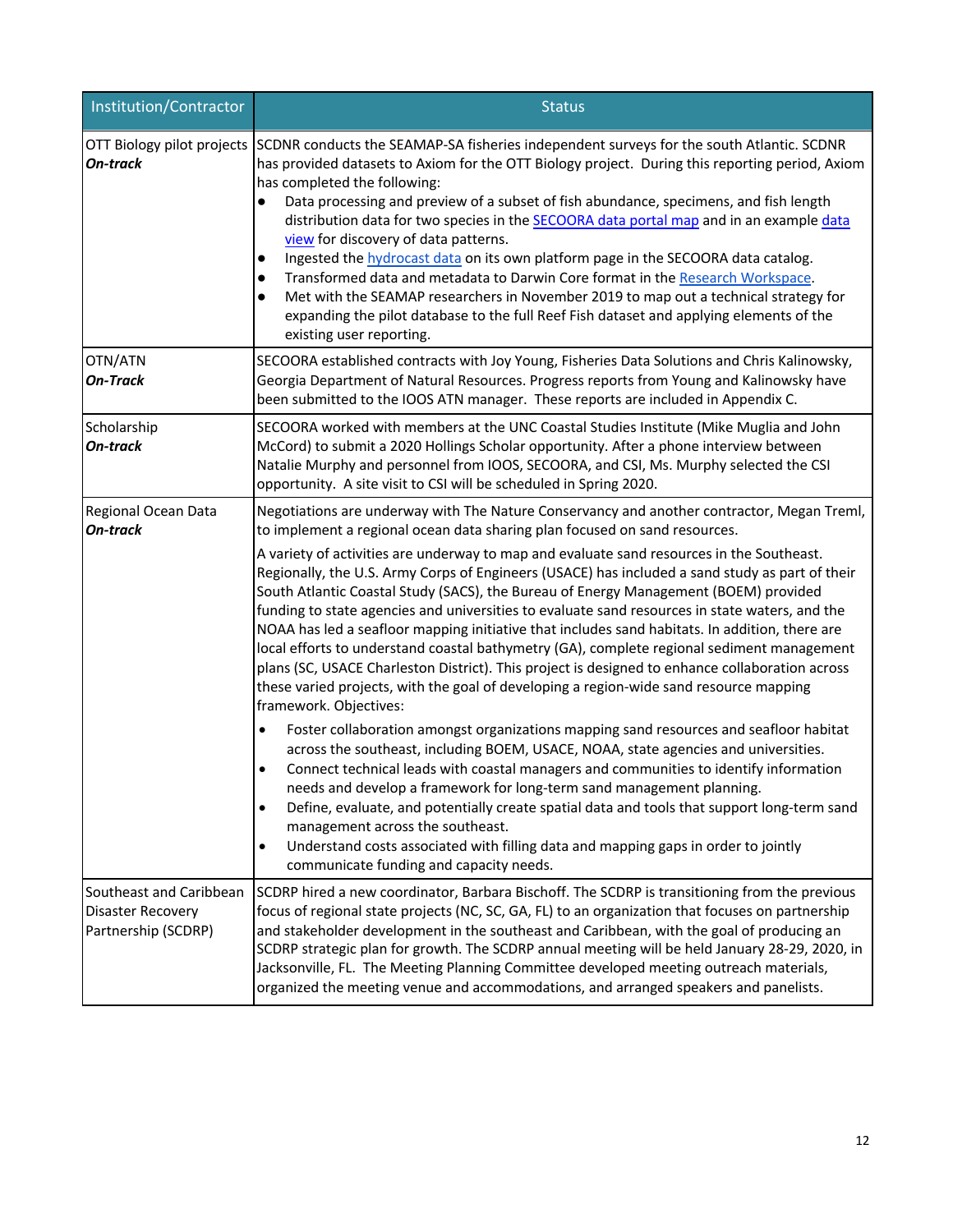| Institution/Contractor                                   | <b>Status</b>                                                                                                                                                                                                                                                                                                                                                                                                                                                                                                                                                                              |
|----------------------------------------------------------|--------------------------------------------------------------------------------------------------------------------------------------------------------------------------------------------------------------------------------------------------------------------------------------------------------------------------------------------------------------------------------------------------------------------------------------------------------------------------------------------------------------------------------------------------------------------------------------------|
| Additional Observations<br>Initiative<br><b>On-track</b> | SECOORA hosted a competitive mini-proposal opportunity during the last reporting period. Dr.<br>Eric Montie, USC Beaufort, received \$30,000 for his proposal, "Integrating Biological Sound and<br>Noise Measurements into Regional Coastal Ocean Observing Systems (RCOOS) in Estuaries of<br>South Carolina. Project start date, 6/1/2019. The project team deployed passive acoustic<br>recorders, water level loggers, and temperature loggers at study sites in Charleston Harbor and<br>North Inlet Winyah Bay. The recorders will be retrieved, and data downloaded in March 2020. |

## **Goal 5: Initiate new operational products to meet additional user needs**

## **Milestone A: Implement a HAB forecasting system for the WFS.**

| Institution/Contractor                                                                        | <b>Status</b>                                                                                                                                                                                                                                                                                                                                                                                                                                                                                                                                                                                                                                                                                                                                                                                                                                                                                                                                                                                                                                                                                                                                                    |
|-----------------------------------------------------------------------------------------------|------------------------------------------------------------------------------------------------------------------------------------------------------------------------------------------------------------------------------------------------------------------------------------------------------------------------------------------------------------------------------------------------------------------------------------------------------------------------------------------------------------------------------------------------------------------------------------------------------------------------------------------------------------------------------------------------------------------------------------------------------------------------------------------------------------------------------------------------------------------------------------------------------------------------------------------------------------------------------------------------------------------------------------------------------------------------------------------------------------------------------------------------------------------|
| <b>Florida Fish and Wildlife</b><br>Research Institute (FWRI)<br>(Hubbard)<br><b>On-track</b> | The project start date was 9/2019 which coincided with the beginning of a Karenia brevis bloom.<br>The project team participated in a water quality field survey led by Chris Kelble and NOAA-AOML<br>from November 18-24 onboard the R/V Walton Smith. The cruise track covered areas spanning<br>much of the West Florida Shelf from Tampa Bay to the Keys, as well as several sites offshore of<br>Miami. These water quality surveys occur bimonthly, and SECOORA funding helped extend the<br>duration of this survey by 2 days which allowed for additional transects north of Charlotte<br>Harbor, an area not typically sampled during the AOML surveys. FWRI, USF, and Mote Marine<br>Laboratory collected samples specific to K. brevis for analysis. Remote sensing data was provided<br>by USF prior to and during the cruise to allow for adaptive sampling and helped determine the<br>final cruise plan including the addition of new sampling sites while the cruise was ongoing.<br>Short-term predictive forecasts provided by USF further informed cruise sampling and our<br>understanding of the ocean circulation in critical bloom areas. |

**Goal 6: Continue building critical elements of the observing system by adding biogeochemical and marine sound sensors, and HFRs**

## **Milestone A: Implement a regional ocean sound observing initiative to characterize and measure sources of sound production and establish acoustic baseline levels.**

| Institution/Contractor                                 | <b>Status</b>                                                                                                                                                                                                                                                                                                                                                                                                                                                                                                                                                                                                                               |
|--------------------------------------------------------|---------------------------------------------------------------------------------------------------------------------------------------------------------------------------------------------------------------------------------------------------------------------------------------------------------------------------------------------------------------------------------------------------------------------------------------------------------------------------------------------------------------------------------------------------------------------------------------------------------------------------------------------|
| Mote Marine Laboratory<br>(Locasio)<br><b>On-track</b> | PI and project team are in the process of developing the steps for labeling data for use in<br>machine learning. PI met with SECOORA and Axiom staff to discuss data storage and metadata<br>associated with acoustic recordings; these include calendar period, sample rate, hydrophone<br>sensitivity, and location. Mote Marine Laboratory volunteers will be used to review data to<br>create libraries of known and unknown sounds. The next steps will be to organize all acoustic<br>data for review by volunteers and create a block diagram for the process of classifying and<br>analyzing data with machine learning algorithms. |

## **Milestone B: Install and operate new HFRs:** *On Track*

| Institution/Contractor                                          | <b>Status</b>                                                                                                                                                                                                                                          |
|-----------------------------------------------------------------|--------------------------------------------------------------------------------------------------------------------------------------------------------------------------------------------------------------------------------------------------------|
| Florida Institute of<br>Technology (FIT)/Maul<br><b>Delayed</b> | FIT is in the process of obtaining permission from the U.S. Air Force to locate one HFR at Patrick<br>AFB. PI Maul has attended numerous on-line briefings, leading to the final decision by the<br>Secretary of the Air Force to be made in December. |
|                                                                 | FIT was informed that Sebastian Inlet State Park will not allow the HFR deployment. This was<br>unexpected as other state parks have granted such approval. FIT is now searching for a suitable<br>site in Indian River County.                        |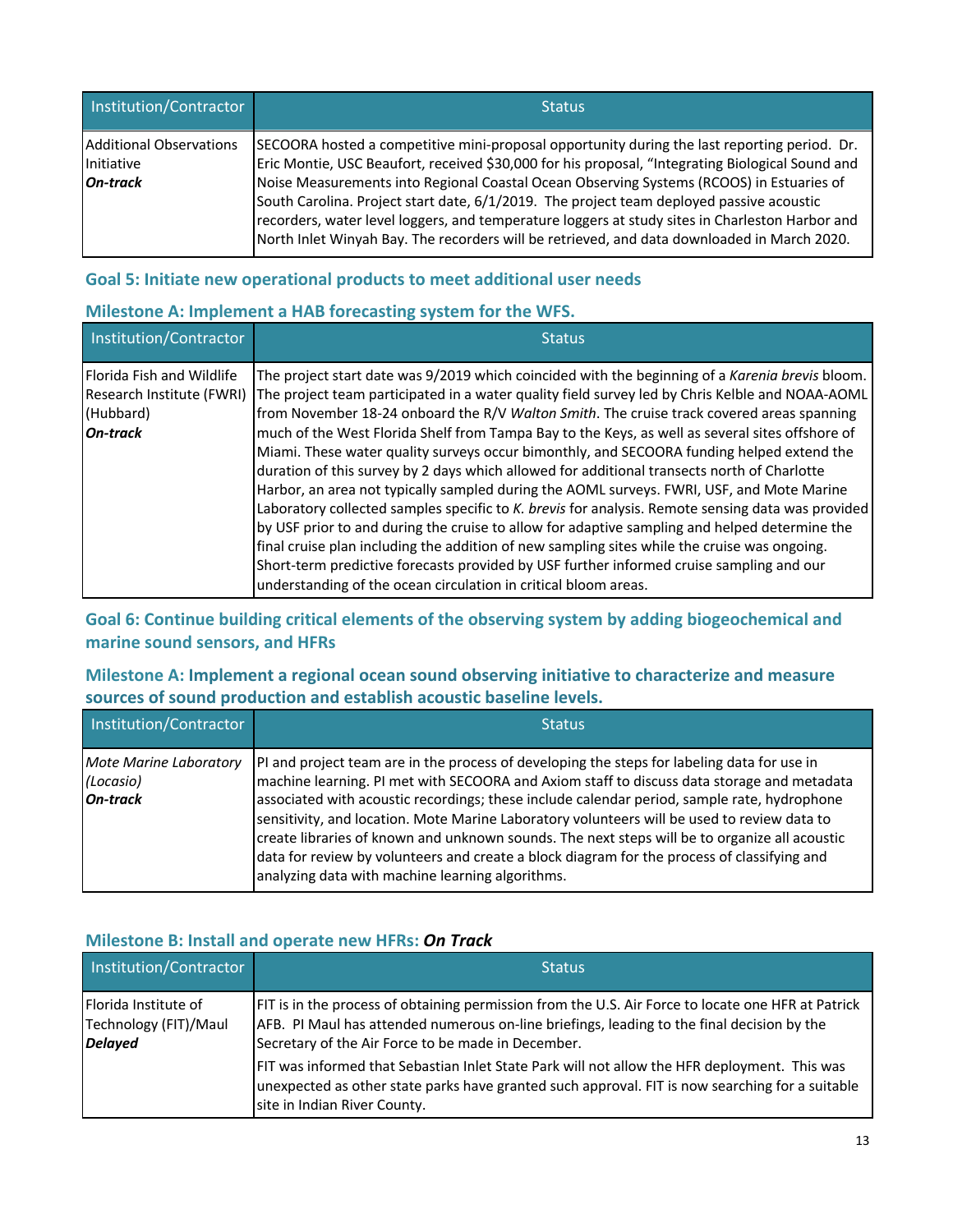| Institution/Contractor          | <b>Status</b>                                                                                                                                                                                                                                                                                                                                                                                                                                                                                                               |
|---------------------------------|-----------------------------------------------------------------------------------------------------------------------------------------------------------------------------------------------------------------------------------------------------------------------------------------------------------------------------------------------------------------------------------------------------------------------------------------------------------------------------------------------------------------------------|
| SkIO/Savidge<br><b>On-Track</b> | Through the Fill the Gaps campaign, SECOORA and SkIO purchased the used WERA from the NSF<br>PEACH project (PI Savidge). SECOORA purchased two systems and SkIO, through a subaward<br>from SECOORA, purchased the other two. SkIO has removed the two WERA from their PEACH-<br>related sites on the NC Outer Banks and they are seeking permission to deploy the two WERA in<br>Florida; one at Kennedy Space Center and the second at Cape Canaveral National Park.<br>Discussions are underway with both organizations. |

## **2) Scope of Work**

Scope of work is as described in the Year 4 Statement of Work.

### **3) Personnel and Organizational Structure**

Current lists of SECOORA Members and Board are available on our website. Additionally, SECOORA personnel job descriptions and employee CVs are available on: http://secoora.org/certification.

### **4) Budget Analysis**

SECOORA's October 31, 2019 financial report for Year 1 funds shows a budget balance remaining of approximately \$24,000. The October 31, 2019 financial report for Year 2 funds shows a budget balance remaining of approximately \$114,000. The October 31, 2019 financial report for Year 3 funds shows a budget balance remaining of approximately \$1.2M. The October 31, 2019 financial report for Year 4 funds shows a budget balance remaining of approximately \$3.2M. We are within budget and on track with spending. SECOORA continues to receive invoices regularly from our sub-awardees and we process them during bi-monthly administration meetings. All invoices are paid within forty-five days. SECOORA continues to draw from ASAP monthly. As a reminder SECOORA pays out its monthly operational costs (i.e. payroll, etc.) and then conducts the ASAP draws in the middle of the following month for both the preceding month's operational expenses and the subawardee invoices.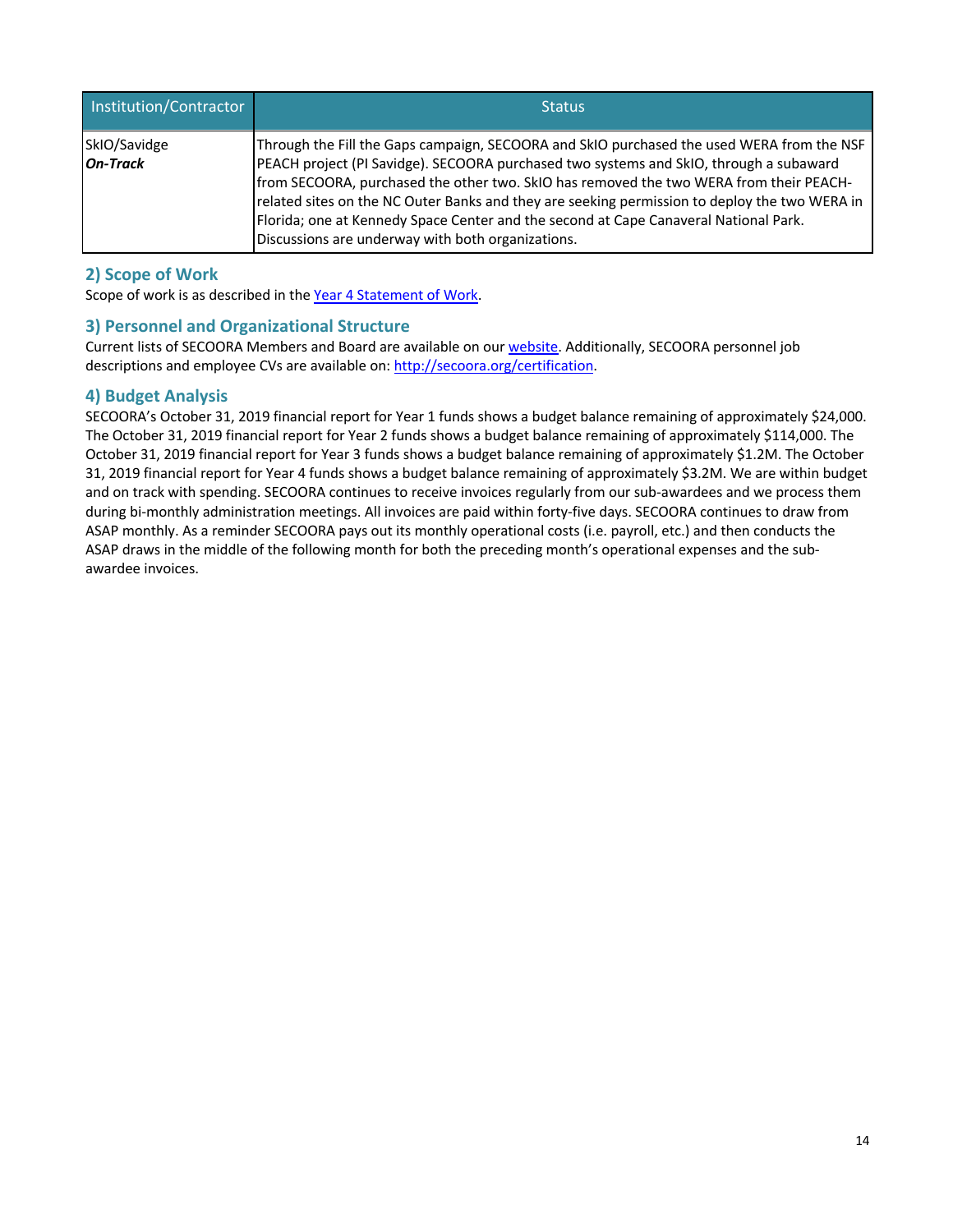## **Appendix A – IOOS Data Management and Data Sharing Requirements**

#### **1. Open Data Sharing**

The SECOORA Data System provides data resources in a one stop data portal, free to the public, with data assets originating from federal and state agencies, local municipalities, academic institutions, research organizations, private companies, nonprofit organizations, and community observers. Real-time and near real-time data are served as soon as practical as the data become available.

SECOORA works with data providers and its data partner, Axiom Data Science, to establish and maintain freely available data streams that allow for timely ingestion, processing, and serving of data. When possible, SECOORA aims to provide realtime or near real-time (as defined in RICE IOOS Guidelines) quality assured and quality-controlled data. SECOORA adheres to data and metadata standards established by IOOS and leverages the experience and expertise of the community of data providers to improve data quality.

Status: All data currently served by the SECOORA data portal carries with it the permission to view and access and carries no privacy or ethical restrictions. Data access is defined here as being permitted to download data through the SECOORA data portal.

Challenges: Metadata for some data packages are sparse, often due to a lack of quality metadata from upstream data providers or the historic nature of the dataset; efforts are underway to enhance metadata records and develop tools to ease and democratize metadata curation using the SECOORA Research Workspace.

#### **2. Data management planning and coordination**

Data management is an increasingly important aspect of IOOS activities. Data management plans and the coordination of activities between Regions and the IOOS Program Office ensure that data are maintained in easily accessible formats that are archived for long-term storage.

The SECOORA Data Management Plan provides the approach to the necessary implementation, describing how data are ingested, managed and distributed from the source to public dissemination.

The primary processes involved with data management and flow include data ingestion, standards and format, metadata and discovery, quality control, stewardship and preservation, access and dissemination, archival and security. SECOORA and its data management partner, Axiom Data Science, serve data to users in common machine-readable data formats and provides the feeds to the GTS with their service-oriented architecture. SECOORA works with Axiom and data providers to ensure that IOOS standard ontologies and vocabularies are being used. SECOORA strives to maintain standards-compliant metadata and provide information to the IOOS catalog. All data received and made available through the SECOORA data portal is stored in standardized community driven formats on an infrastructure developed by Axiom. Axiom maintains onsite storage at their facilities, as well as at a redundant offsite storage location. Axiom also makes available open-source resources of software developed through the Axiom Data Science (@axiom-data-science) and SECOORA (@SECOORA) public GitHub organizations.

SECOORA officially became RICE certified by NOAA in 2017. As part of this process, the SECOORA Data Management plan was completed (April 2017) and the plan will be updated routinely (minimum 5 years) as needed to meet new requirements from the IOOS DMAC.

#### **3. Provision of data to the Global Telecommunication System (GTS)**

SECOORA has maintained their commitment to provide data to the GTS though NDBC. In some instances, the data is flowing from the SECOORA funded data provider (i.e. UNCW, USF COMPS buoys). The Big Carlos Pass station will be submitted to NDBC directly by SECOORA. Finally, CDIP moorings within the region are reported to the GTS by the CDIP program.

Update 2019: As of December 2019, the National IOOS Office has been working collaboration with NDBC to setup data ingestion from IOOS RAs through standardized ERDDAP instances. This work includes updating the IOOS metadata 1.2 profile, updating the IOOS Compliance Checker to handle 1.2 profile, and developing pathways to serve data from the IOOS Catalog to IOOS RA ERDDAP instances. NDBC is actively pulling test data through this pipeline process.

#### **4. Data access services**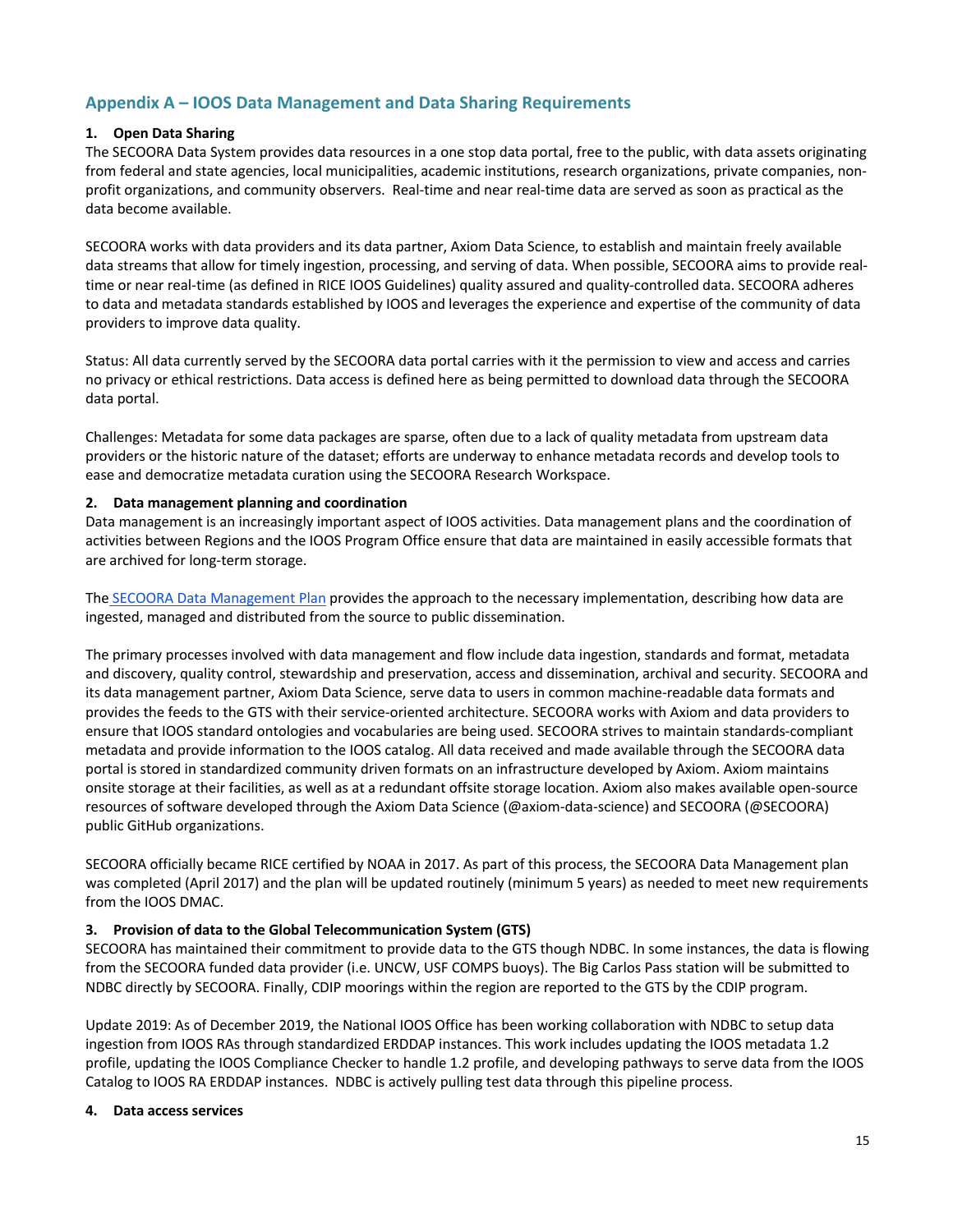All data and products are registered in the IOOS Catalog. SECOORA offers six access points:

- 1. *Thematic Realtime Environmental Distributed Data Services (THREDDS)* SECOORA provides THREDDS access points for raster (gridded) data stored in NetCDF format. THREDDS 4.6.10 - http://thredds.secoora.org and SECOORA ISO WAF - https://thredds.secoora.org/iso.
- 2. *Open-source Project for a Network Data Access Protocol (OPeNDAP) SECOORA provides OPeNDAP access points* for raster (gridded) and time-series data.
- 3. Web Map Service (WMS) SECOORA provides WMS access points for point, vector, and polygon information, as well as raster (gridded) data.
- 4. Web Feature Service (WFS) SECOORA provides WFS access points for point, vector, and polygon information, as well as time-series and raster (gridded) data.
- 5. Environmental Research Division's Data Access Program (ERDDAP) SECOORA primarily uses this service to facilitate device-level downloads (e.g., tabular data). ERDDAP 1.84 - http://erddap.secoora.org
- 6. File Downloads SECOORA often provides data as downloadable files. These files are mostly served in the standard shared data file formats above, or in the case of project-specific data, in their native file formats.

Challenges: Large datasets and heavy usage can strain data access servers and negatively impact user experiences; Axiom and SECOORA are continually tuning and enhancing data service software and developing deployment techniques to maximize performance and stability of these services. As new data types and variables come on-line routine coordination between Axiom, SECOORA, and IOOS will be required to make them available. Currently the IOOS Glider DAC only makes available a subset of data types transmitted by the profiling gliders.

#### **5. Catalog registration**

SECOORA maintains a WAF (https://thredds.secoora.org/iso), which is harvested by the IOOS Catalog. All data and products are registered in the IOOS catalog.

#### **6. Common data formats**

SECOORA offers data in IOOS compliant formats through the use of ncSOS, THREDDS and ERDDAP. SECOORA provides nearly all data in four open, standardized forms:

- 1. *Network Common Data Form (NetCDF)*  a self-describing, machine-independent data format that SECOORA uses primarily for raster (gridded) data. Some data stored as unstructured grids use this format as well.
- 2. *Comma Separated Values (CSV)* a human-readable ASCII format that is nearly universally accepted by spreadsheet and programming languages. SECOORA uses CSV formats to allow users to download (1) time-series extractions from raster data, and (2) GIS vector and polygon information (e.g., boundaries).
- 3. *Shapefile* an open geographic information system format for point, vector, and polygon data. SECOORA allows users to download shapefiles of static GIS layers such as boundaries, biologic distributions, etc.
- 4. *Portable Network Graphics (PNG)* PNG is a lossless, image format provided as an alternative to shapefiles in the SECOORA catalog. PNGs are limited in use as they are pre-projected, pre-scaled, and pre-sized images of data layers. However, SECOORA provides PNG files as example WMS requests, which are useful to users who cannot access GIS services and who do not understand how to manipulate WMS requests.

#### **7. Metadata standards**

All IOOS data providers are expected to ensure relevant metadata is produced, accessible and compliant with IOOS conventions, and to participate as appropriate in the development of such conventions. Descriptive information about datasets, sensors, platforms, models, analysis methods, quality-control procedures is essential for the long-term usability and reuse of information.

SECOORA requires standards-compliant metadata for project-level data (SECOORA or IOOS-funded projects). Though SECOORA does not require specific metadata standards for ingesting other types of data, most modern data submittals are accompanied by standard ISO/FGDC metadata records.

RW is the SECOORA web-based data management application. RW is being phased in within SECOORA and it will be used to assemble, store, and share data by researchers or SECOORA partners. RW provides users with a web-based interface that allows researchers to create *projects* to represent particular scientific studies or focuses of research within a larger effort. Standard, discovery-level ISO 19115-2 and 19115-10 compliant metadata can be generated for both projects and individual datasets.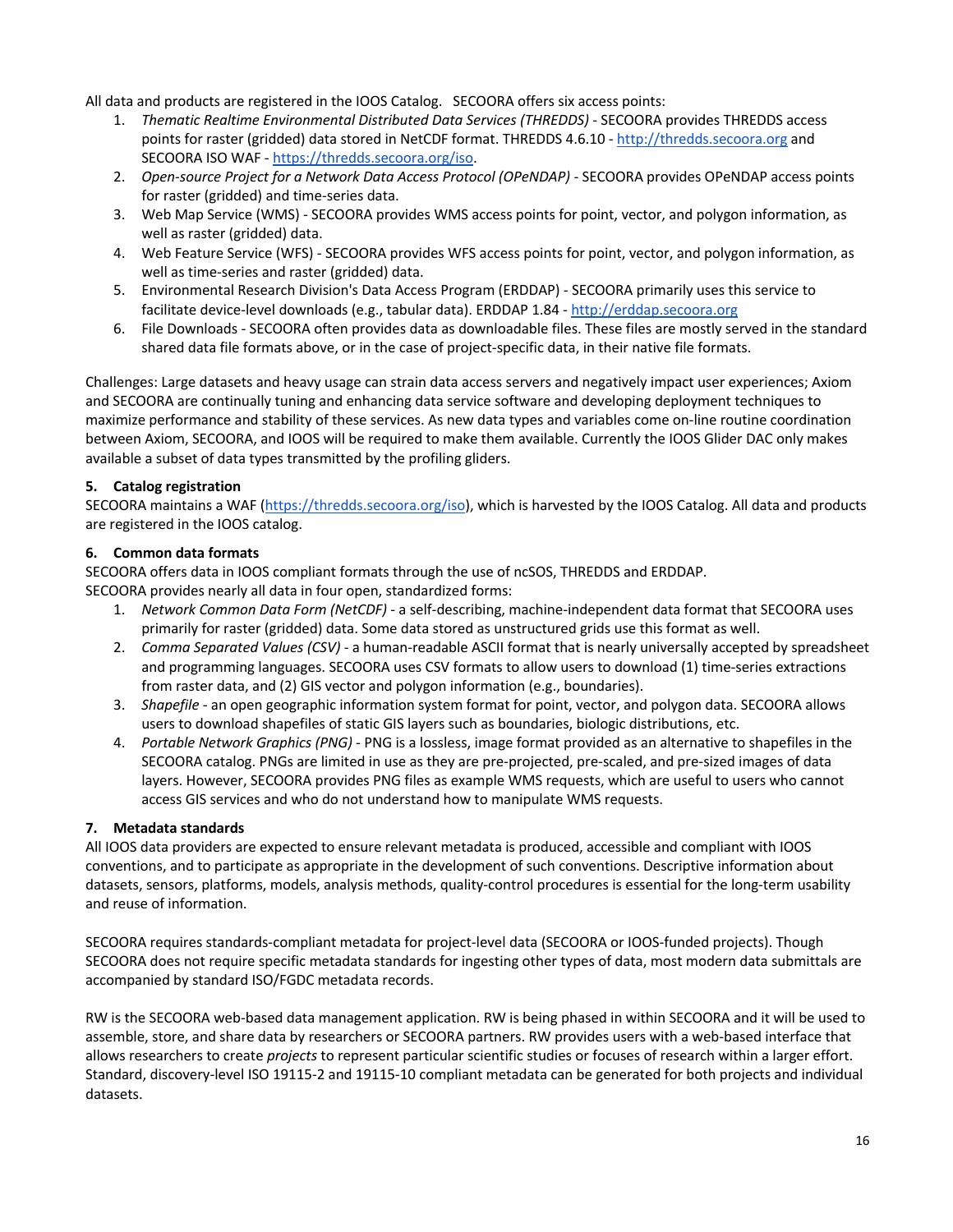Many historical datasets come with informal metadata documentation that is variable in terms of completion and detail required by modern standards. Some data sets are only accompanied with narrative information. In these cases, SECOORA plans to work with the data provider to create more up-to-date metadata records and share the data within RW so that it can be ingested into the SECOORA data portal.

Challenge: It may be challenging to get historical data from non-SECOORA funded researchers, input into RW. SECOORA and Axiom staff will assist these researchers in an effort to encourage them to share their historical data through RW. Axiom and SECOORA will do their best to make these valuable data resources available with as much documentation as possible.

#### **8. Storage and archiving**

SECOORA ingested data is stored in a secure, professionally managed external facility and currently has total storage space for over 1.8 petabytes of data. Those resources are geo-replicated between Portland, Oregon and Providence, Rhode Island. All aggregated data is stored indefinitely beyond the life of each individual project. Real-time sensor feeds will become historical sensor feeds one-month after collection. The only assets that are not kept indefinitely in storage are webcam images.

As a federally funded program, SECOORA is required to submit data it generates to a national archive center. SECOORA is working with the National Centers for Environmental Information (NCEI) to assist with the archival of appropriate data types accepted by NCEI. SECOORA maintains an NCEI archive WAF at https://ncei.axiomdatascience.com/secoora/ which is regularly harvested by NCEI. The bulk of the data assets managed by SECOORA are non-real-time, nonfederal assets, sometimes from small data originators, and often from distinct research projects or large, integrated ecological research programs. These data may not fall under the purview of the NCEI. Accordingly, SECOORA plans to archive these data in the DataONE network through RW.

#### **9. Ontologies, vocabularies, common identifiers**

SECOORA makes use of IOOS ontologies, vocabularies and common identifiers as needed.

#### **10. Consideration for Long-term Operations**

The SECOORA Data System hosts several integrated data management tools to ease data access, storage, and sharing by its users including the RW and its metadata editor, and the SECOORA Portal and catalog system. The SECOORA RW, the webbased data management application, will be used to assemble, store, and share data by researchers or SECOORA partners.

RW includes an integrated metadata editor to support the documentation of data and facilitate its accuracy and reuse. Content collected in the RW metadata editor uses fields from the ISO 19115 suite of standards for geospatial metadata, which is the FGDC endorsed successor to the CSDGM, extended to describe taxonomic classification for biological datasets. Standard, discovery-level ISO 19115-2 and 19115-10 compliant metadata can be generated for both projects and individual datasets.

Axiom Data Science has made significant progress redesigning the back end SECOORA Data System to implement and support QARTOD checks for real-time data. Axiom has implemented the display of QARTOD flags to be available through the SECOORA data portal. The basic/required quality tests for IOOS RA assets are now being run on observation data with documentation of the test code and thresholds available through open-source QARTOD libraries accessible through the portal. Flags from quality tests run by data provider are viewable and available for download in the data portal and/or ERDDAP data servers for the SECOORA region. This work will be ongoing as QARTOD manuals are further developed for additional parameters to provide the correct level of guidance for implementing appropriate QC at the regional level. SECOORA will continue working with regional data providers and experts to develop user established ranges tests that are specific to each sensor and its location.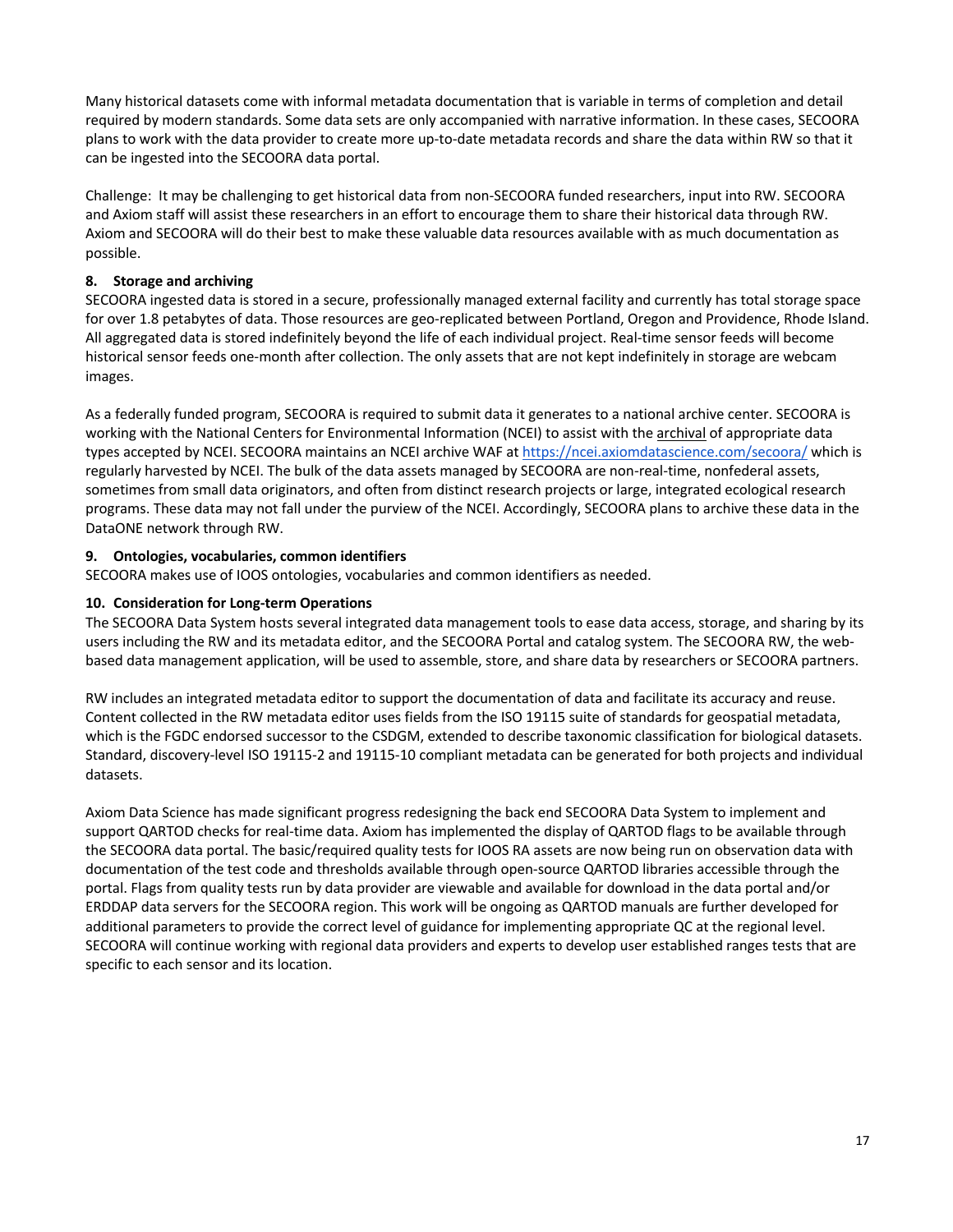## **Appendix B – Python Data Analysis Tools for Oceanographers**

#### **Progress and Accomplishments during the reporting period (June 1, 2019 - November 30, 2019)**

The tasks were divided into:

- 1. Assist in the development of the IOOS.us Documentation and Demonstration sub pages;
- 2. Support current and continue developing important software packages to the IOOS enterprise;
- 3. Ensure software deployment via conda-forge packages and updates.

#### **1) Assist in the development of the IOOS.us Documentation and Demonstration sub pages.**

The main update in the IOOS Data Demo Center was the addition of Python 3.8 support (ioos/notebooks demos #345). We also fixed broken environments due to the lack of *cftime* (ioos/notebooks demos #344).

#### **2) Support current and continue developing important software packages to the IOOS enterprise**

This activity can be divided into two three-sections: (a) packages from the IOOS GitHub organization, (b) packages from third party organizations that are important for IOOS, and (c) pangeo/cloud support.

- a)
- *compliance-checker*: Fix and modernize AppVeyor (ioos/compliance-checker #657), only restrict *OWSLib* version upper bound for Python 2 (ioos/compliance-checker #700), fix appveyor failures (ioos/compliance-checker #707), and test against Python 3.8 (ioos/compliance-checker #701).
- *erddapy:* check manifest files (ioos/erddapy #81), do not check server URL for failures too early (ioos/erddapy #82), publish to PyPI when building the docs to avoid race conditions (ioos/erddapy #84), pass the *protocol* key word to the URL builder (ioos/erddapy #94), add a server-side function *distinct* (ioos/erddapy #99), and issue a new release (ioos/erddapy #95 and tag/v0.5.1).

Additionally we deprecated both QARTOD libraries from ASA-RPS and IOOS in lieu of *ioos\_qc* (asascienceopen/QARTOD #71 and ioos/qartod #16), added *odvc* and a couple of types of data to *x-stairs* (ocefpaf/x-stairs #6), and bumped the minimum pandas versions support in *ioos\_tools* (pyoceans/ioos\_tools #21)

b) Some work was done to improve packaging of the following Software: simplify *force\_cython* logic in *shapely* (Toblerity/Shapely #741), fixed AppVeyor testing for *netCDF4-python* and *nco* (Unidata/netcdf4-python #952 and nco/nco #137), fixed tarball creation and testing for *pysal* stack (pysal/esda #66, pysal/mgwr #69, and pysal/pysal #1128), update testing and tarball for *folium* and branc*a* (python-visualization/branca #65 and python-visualization/folium #1174), and *intake-stac* (pangeo-data/intake-stac #21). We also issued new releases of *depfinder* and *stdlib* with python 3.8 support (jackmaney/python-stdlib-list #26, ericdill/depfinder #33, and ericdill/depfinder #34) which will allow us to inspect python 3.8 environments with *nbrr*.

c) Conda-based cloud environments should always avoid using *pip* to avoid packages dependencies clobbering conda install Software (pangeo-data/pangeo-cloud-federation #305 and pangeo-data/pangeo-stacks #53). In addition to avoiding *pip* we should always activate the *strict* channel configuration option for conda (jupyter/repo2docker #714). The *pangeo-stacks* deployment are too slow to be built in serial, we proposed a fix for that parallelizing the builds in pangeo-data/pangeostacks #98.

#### **3) Ensure software deployment via conda-forge packages and updates**

This effort can be separated into (a) infrastructure maintenance, (b) new packages, and (c) packages updates.

a) Thanks to the ESIP-Lab grant conda-forge now uses a migration system that can be easily set to update the entire dependency graph of a certain package. Recently we ended the *Qt* migration (regro/cf-scripts #699) that was running in the old system and updated the pinning for *hdf5*, *pyqt*, *readline*, *geos*, *cfitsio*, and *libdap4* (conda-forge-pinning #233, #234, #242, #243, #246, #255, #515, #523, #527, #533, #534, #541, #552, and #557).

We also improved the users and developers documentation with the minimum conda version supported, how to "get help", and guidance to save the build logs (conda-forge/conda-forge.github.io #872, #880, and #899),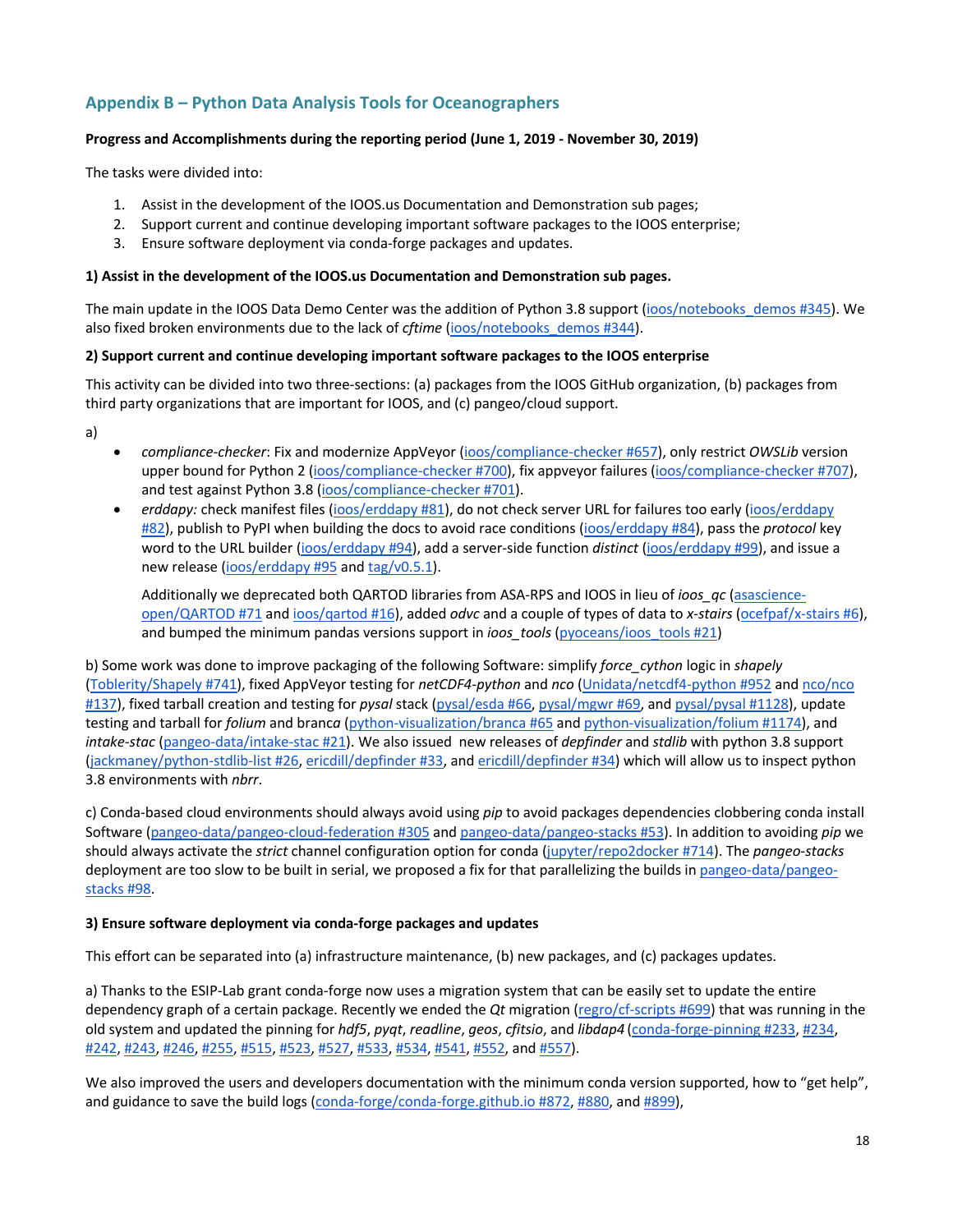#### b) The following packages were added:

*Crayons, requests-file, imagecodecs-lite, astropy-helpers, property-cached, tabulizer, pynmea2* and *arlpy, r-piecewisesem*, *rio-cogeo* and *supermercado*, *nbgitpuller, sat-stac, sat-search, nteract\_on\_jupyter, eds-stack, r-saga, richdem, projdatumgrids, empyrical-dist, opt-einsum, jaxlib, pandana, pockets, sphinxcontrib-napoleon,* and *urbanaccess*(#10101, #10109, #10200, #10230, #10236, #10315, #9960, #8537, #8591, #8592, #8607, #8608, #8640, #8654, #8655, #8657, #8719, #8753, #8811, #8812, #8980, #8982, #8989, and #8990)/

c) The package updates list can be found in the Pull Requests links section at the end of the document.

#### **Stakeholder engagement and outreach efforts during the reporting period**

During this reporting period we improved the lesson materials for the Ocean Hack Week and the IOOS code sprint (oceanhackweek/preliminary #4, and https://www.glos.us/code-sprint). The latter was expanded into a package skeleton documentation for the IOOS community (https://github.com/ioos/ioos-python-package-skeleton).

|                            | $-$ fiona #146       | $-$ gmt #69              |
|----------------------------|----------------------|--------------------------|
| <b>Pull Requests links</b> | $-$ gdal #293        | - guidata #6             |
| - boost-cpp #58            | $-$ gdal #294        | $-h5p$ y #50             |
| - cartopy #65              | $-$ gdal #304        | $-h5p$ y #53             |
| - cartopy #72              | $-$ gdal #305        | $-h5p$ y #55             |
| $-$ cdo #68                | $-$ gdal #310        | - h5py #57               |
| - cfitsio #18              | $-$ gdal #311        | $-homura$ #3             |
| - check-manifest #4        | $-$ gdal #314        | $-$ icu #24              |
| $-$ click #14              | $-$ gdal #315        | - ioos_qartod #5         |
| - cmocean #14              | $-$ gdal #316        | $-$ ioos tools #16       |
| - conda-smithy #158        | $-$ gdal #317        | - ipython #84            |
| - conda-smithy #159        | $-$ gdal #318        | $-$ itk #13              |
| - conda-smithy #160        | - gdal #319          | - jupyter-panel-proxy #2 |
| - conda-smithy #166        | $-$ gdal #321        | - kealib #30             |
| $-$ cycler #14             | $-$ gdal #340        | - landlab #20            |
| - cython-blis #3           | $-$ gdal #343        | - libnetcdf #83          |
| - dask labextension #2     | $-$ gdal #348        | - libnetcdf #84          |
| - dask labextension #3     | - geocoder #20       | $-$ librsvg #26          |
| - datumgrid #2             | - geopandas #59      | - libspatialindex #23    |
| - ecmwf grib #43           | $-$ geos #37         | - libspatialindex #24    |
| - erddapy #19              | $-$ geotiff #20      | - libspatialite #42      |
| - esmf #37                 | - gfortran osx-64 #7 | - libspatialite #44      |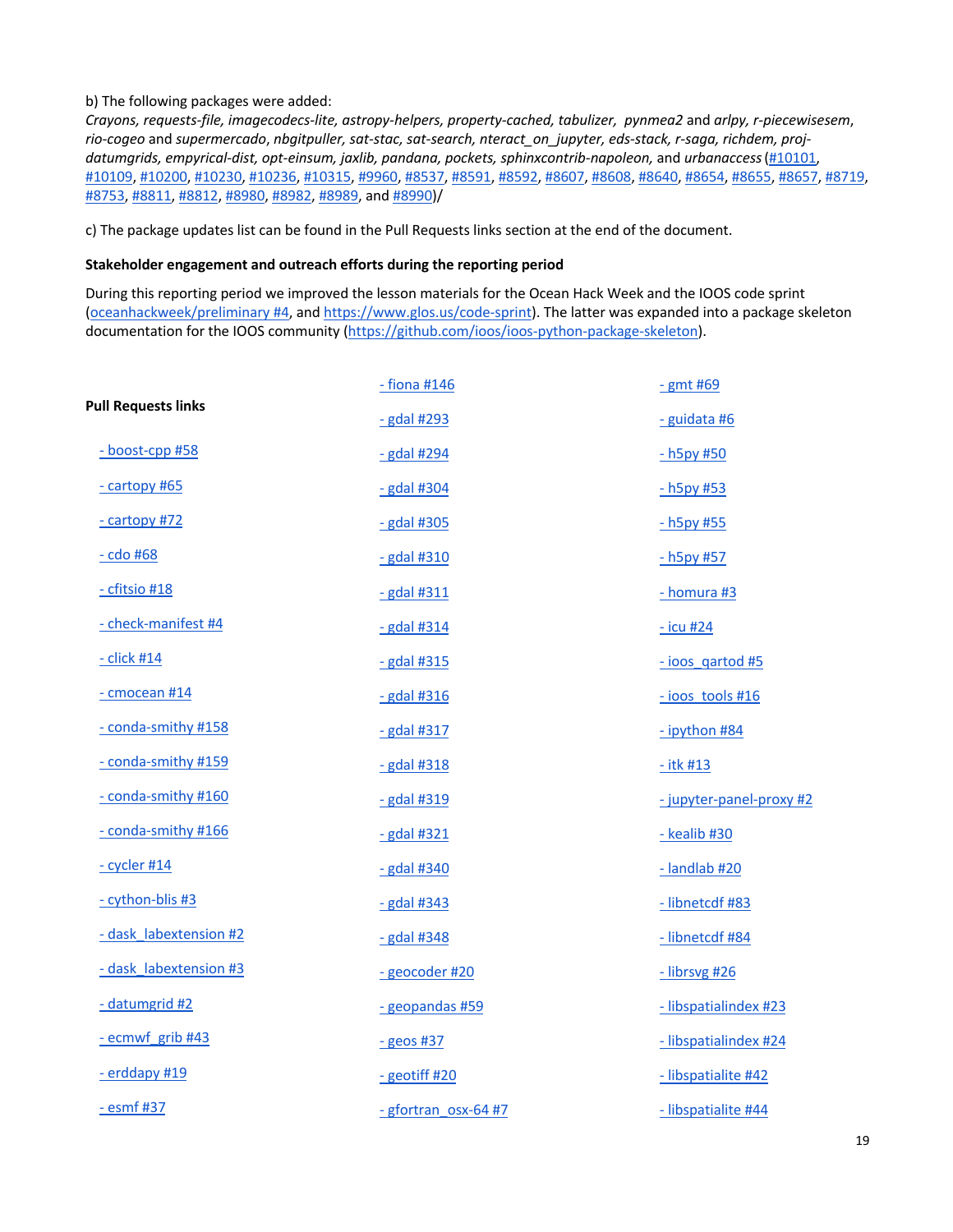| - matplotlib #216         | - pygridgen #19     | $-$ r-rgeos #12       |
|---------------------------|---------------------|-----------------------|
| - matplotlib #217         | - pynio #75         | $-$ r-rgeos #13       |
| - matplotlib #222         | <u>- pyproj #55</u> | <u>- r-sf #21</u>     |
| - nbgrader #25            | <u>- pyproj #58</u> | - r-svglite #5        |
| - nbgrader #27            | - pytables #55      | - rasterio #143       |
| <u>- ncl #67</u>          | - pytest-cache #4   | - rasterio #150       |
| - ncl #68                 | - python-daemon #4  | - rasterstats #14     |
| <u>- nco #99</u>          | $-$ python #263     | $-$ ratelim #3        |
| - neo4j-python-driver #23 | $-$ python #264     | $-$ rcssmin #4        |
| <u>- netcdf4 #93</u>      | $-$ python #265     | - seaborn #13         |
| <u>- nose #19</u>         | - pythonqwt #6      | - shapely #49         |
| - openpyxl #30            | - pythonqwt #7      | - shapely #50         |
| $-$ osmnet $#4$           | <u>- r-car #7</u>   | <u>- six #20</u>      |
| $-$ owslib #16            | - r-cartography #2  | - stdlib-list #7      |
| $-$ pandas #65            | $-$ r-gribr #7      | $-$ summa $#1$        |
| $-$ pandoc #58            | $-$ r-leafem #1     | - symfit #8           |
| $-$ panel #11             | $-$ r-leafpm #2     | - tabulator #13       |
| - poppler #46             | $-$ r-leafpop #1    | - tikzmagic #4        |
| - postgis #31             | - r-mapview #9      | - topika #5           |
| - postgresql #53          | $-$ r-proj $4$ #10  | - toposort #4         |
| - proj.4 #52              | $-$ r-proj4 #14     | - tweepy #7           |
| $-$ proj.4 #53            | $-$ r-rgdal #22     | - typed-ast #10       |
| $-$ proj.4 #62            | $-$ r-rgdal #23     | - uwsgi #27           |
| $-$ py6s #8               | $-$ r-rgdal #24     | - uwsgi #28           |
| - pyferret #53            | $-$ r-rgdal #24     | <u>- xerces-c #19</u> |
| $-$ pygeos #1             | $-$ r-rgdal #25     | $-$ xrviz #8          |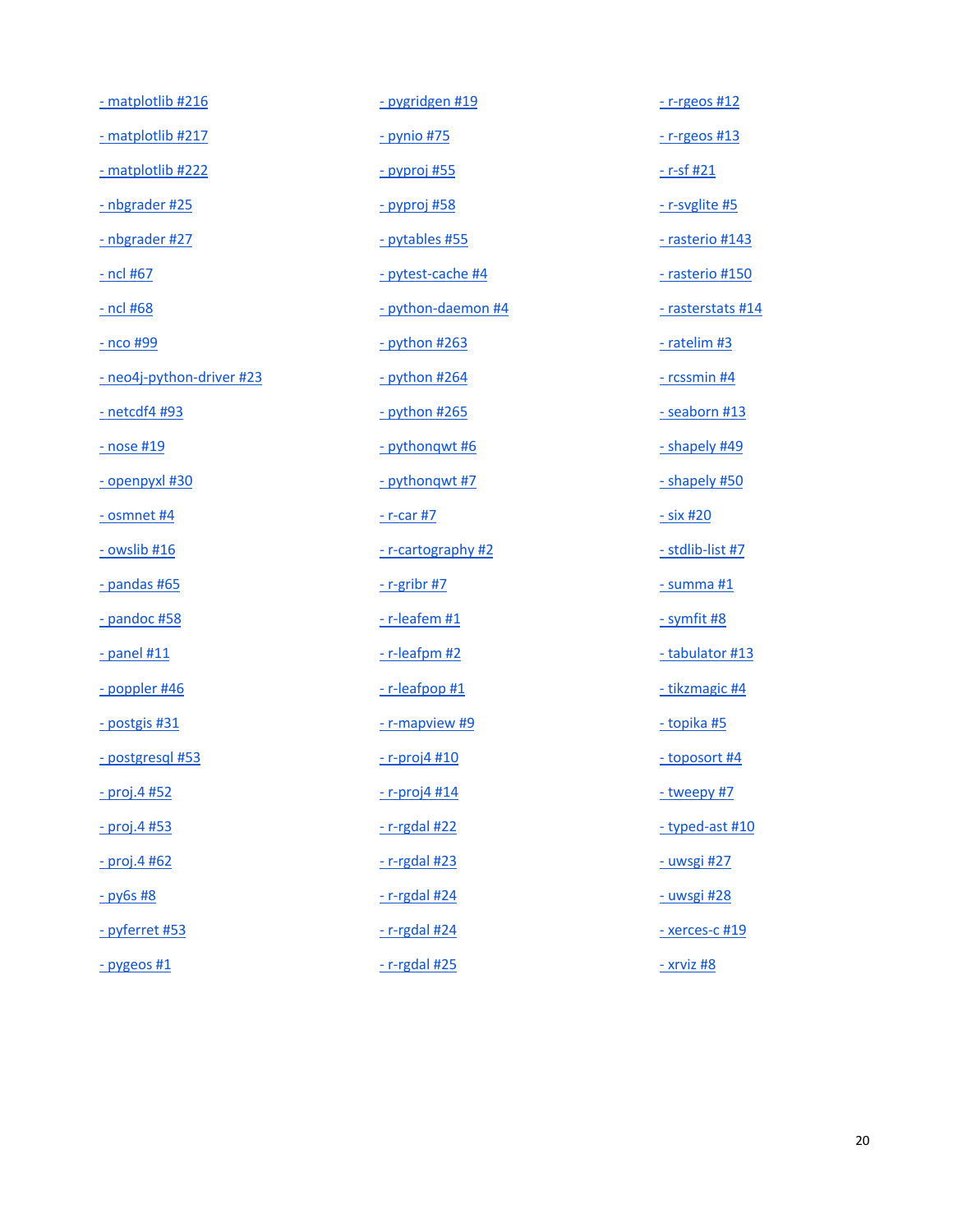## **Appendix C – OTN Progress Reports**

#### **FACT Data Wrangler Progress Report to ATN: Joy Young**

Timeframe: 1 June – 30 November 2019

#### **Communication**

- Invited presenter at the Nelson Symposium at the annual American Elasmobranch Society meeting in Snowbird, Utah in 24 – 29 July 2019. The presentation focused on the role of acoustic telemetry in movement ecology with emphasis on the FACT Network as an example of how collaborative networks advance the science of data sharing.
- Attended Animal Telemetry Network (ATN) Steering Group meeting via google hangouts. Provided feedback on ATN data policy.
- Previously submitted article on the history and evolution of the FACT Network in a special issue of Marine and Coastal Fisheries journal was accepted.
- Attended the American Elasmobranch Society meeting 24- 28 July 2019 in Snowbird, Utah. Invited speaker during the Nelson Symposium. Presented on the role of acoustic telemetry networks in advancing movement ecology.

#### **Data Acquisition**

- Recruited 8 new projects including 3 historic projects (Total number of projects registered is 101).
- Completed two major data processing events in August and October. Between the two events:
	- Processed data from 48 tag and array studies
	- Number of detections increased by 15% (110.2 to 129.4 million detections)
	- Number of deployments nearly doubled (4770 to 7996 deployments)
	- Number of tags increased by 17% (4966 to 5979 acoustic tags)
- The number of unmatched detections (e.g., yet to be resolved and false detections) has decreased from 16% to 10% of total detections.
- Growth is expected to increase at a similar rate as more new and historic projects and organizations are added.

#### **Quality Assurance Quality Control**

- Worked with OTN staff to identify flags in the time drift notebook. Specifically, to develop a process that better describes what is flagged in the time drift QA/QC and how to resolve the flags before further processing.
- Identified an issue in using VUE (Vemco) to export event logs from VR2Tx receivers. File size exceeded VUE capabilities, resulting in partially exported files or never-ending loops. Vemco recently released new software (Fathom) that can process event files faster.
- Updated to Python 3 to accommodate newest Jupyter notebooks. In the process of transitioning to Fathom Software (Vemco) to process event files for non-VR2/VR2W receivers.
- Worked with Axiom staff to receive email notifications when files are uploaded to any FACT project. This has been an ongoing issue. Some but not all emails notifications were received. Resolved the issue by changing my log on with a direct email, instead of an email address that is forwarded to another email server. Will monitor to assure all notification emails are coming through.

#### **Georgia Department of Natural Resources Progress Report to ATN: Chris Kalinowsky**

Data from the Georgia DNR Coastal Receiver Array (CRA) have been shared with 46 different research groups from 10 different state, federal, and non-governmental organizations. These data represent 41 different species (670 different individuals) inclusive of threatened and endangered species. Included in this number are 179 Atlantic Sturgeon, 13 Loggerhead sea turtles *Caretta caretta*, 15 Kemp's Ridley sea turtles *Lepidochelys kempii*, 58 Atlantic Tripletail *Lobotes surinamensis*, 10 Red Drum *Sciaenops ocellatus*, 28 Tiger Sharks *Galeocerdo cuvier*, and 40 White Sharks *Carcharodon carcharias*. This collaboration continues to provide groundbreaking data on the movements of marine animals. For example, Cobia *Rachycentron canadum* detection data collected by the CRA is being used by resource managers with the South Atlantic Fishery Management Council (SAFMC) to guide current and future resource management. Data from Georgia's CRA were used as part of the SAFMC Southeast Data, Assessment, and Review (SEDAR) Atlantic Cobia Stock